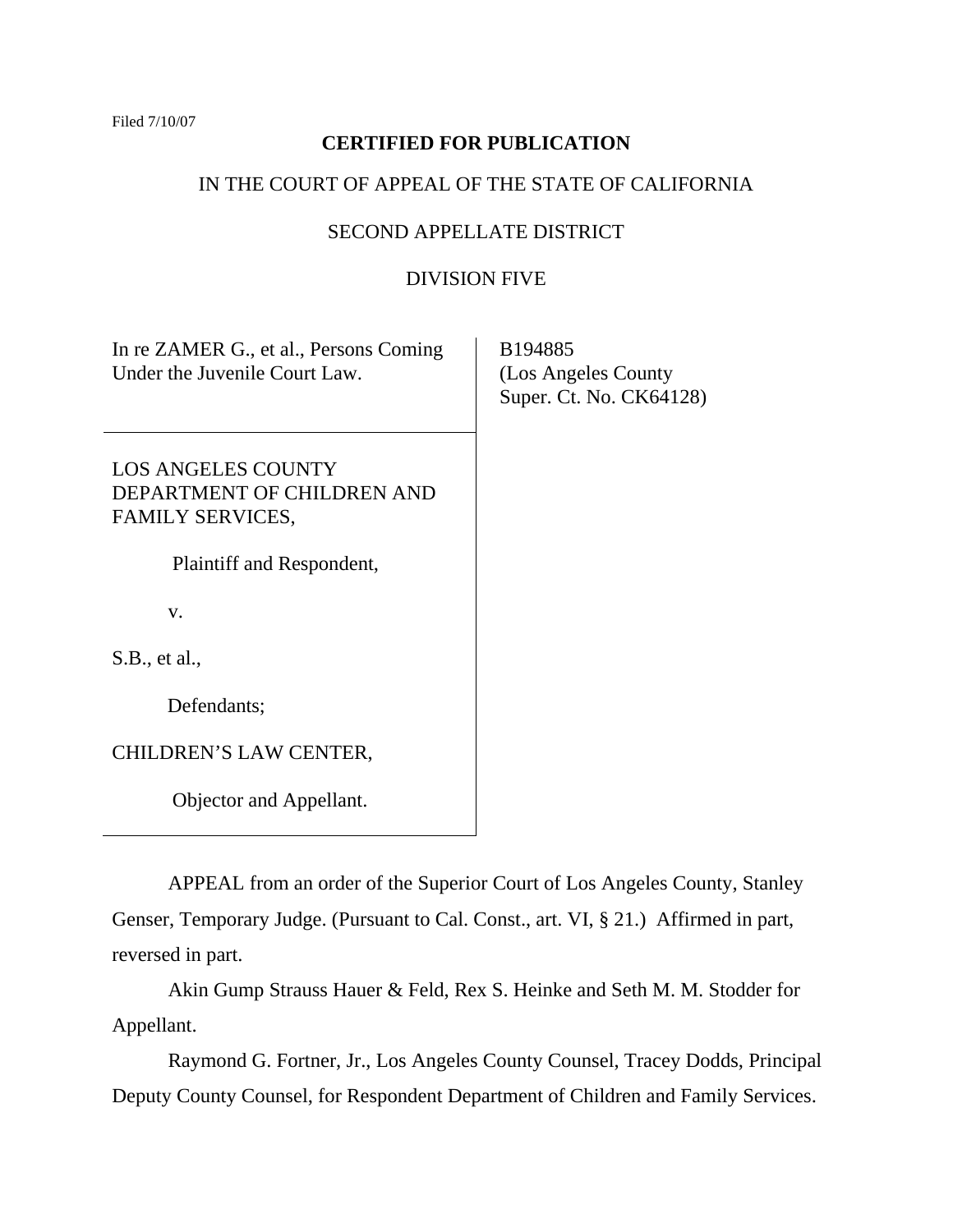Merrill Lee Toole, under appointment by the Court of Appeal, for Minor Zamer G. Aida Aslanian, under appointment by the Court of Appeal, for Minors Nay. H. and Naes. H.

 Christopher Blake, under appointment by the Court of Appeal, for Minors Joshua E. and Justin E.

### **INTRODUCTION**

 This is one of eight recent appeals brought by the Children's Law Center of Los Angeles (the Center or CLC), all from orders of the juvenile court disqualifying the Center from representing children in dependency proceedings because of purported conflicts of interest. The Center created independent units—referred to as CLC Unit 1, CLC Unit 2 and CLC Unit 3—to provide, in the same proceeding, legal representation to multiple clients who might have conflicts of interest.**1** In *In re Charlisse C.* (2007) 149 Cal.App.4th 1554 (*Charlisse*) and *In re Jasmine S.* (June 19, 2007, B194568) \_\_ Cal.App.4th \_\_ [2007 WL 1760540] (*Jasmine*), we reversed the juvenile court's orders disqualifying the Center in cases involving, respectively, the successive representation of two clients with adverse interests, and the concurrent representation of two clients with potentially adverse interests.

 This case involves the concurrent representation by two of the Center's independent units of five siblings. We affirm the juvenile court's order disqualifying CLC Unit 1 from representing four of the siblings because the record contains substantial evidence of an actual conflict among those four siblings. We reverse, however, the juvenile court's order disqualifying CLC Unit 2 from representing one sibling because

**<sup>1</sup>** We sometimes refer to conflict of interest or conflicts of interest as a "conflict" or "conflicts"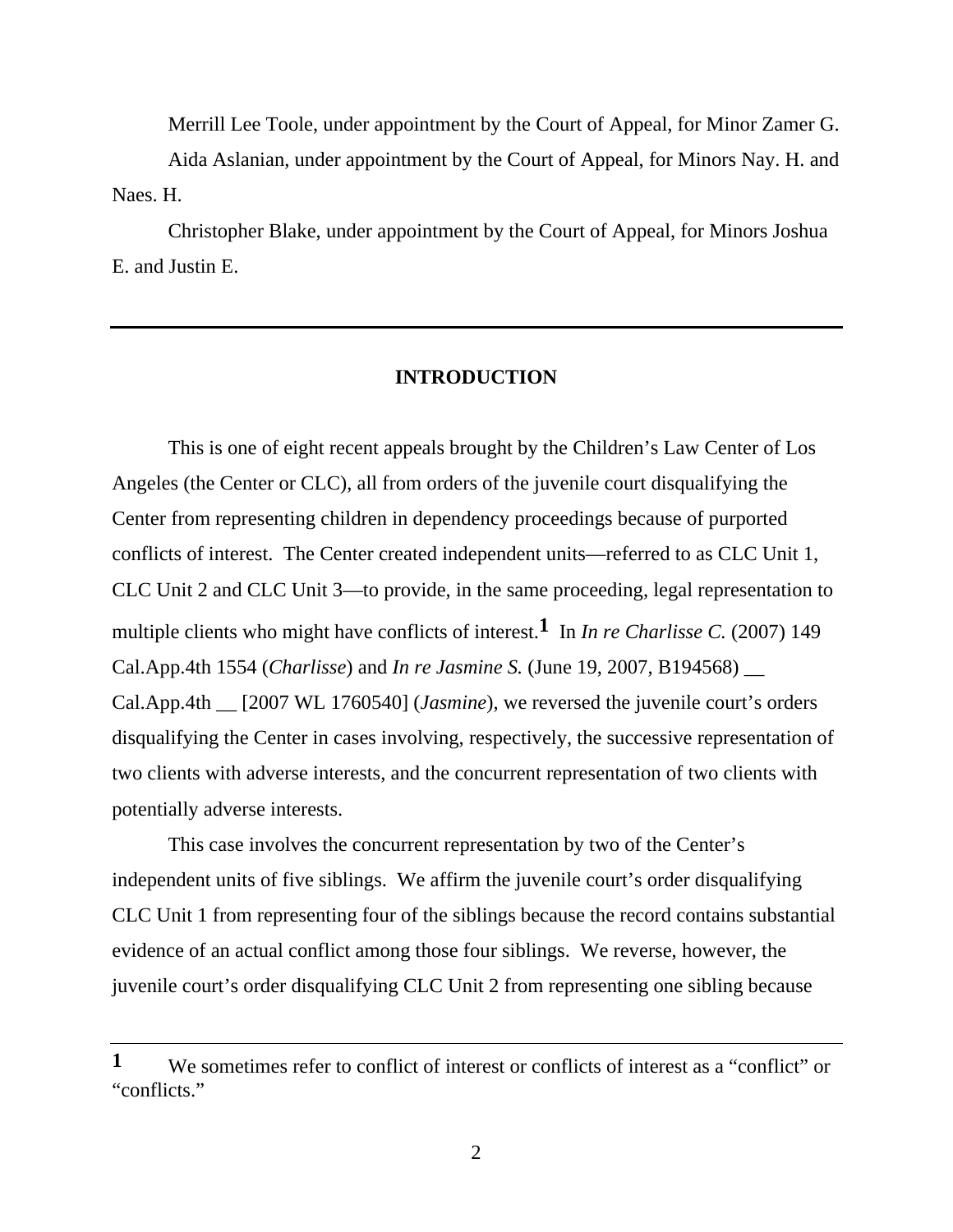we hold there is not a material breach in the Center's ethical screens to justify treating CLC Unit 1 and CLC Unit 2 as a single law firm for conflict purposes in this case.

### **BACKGROUND**

 Our prior opinions set forth relevant facts relating to the Center and the evidence upon which the juvenile court based its decision that the Center violated the ethical safeguards set forth in *Castro v. Los Angeles County Bd. of Supervisors* (1991) 232 Cal.App.3d 1432, 1435-1445 (*Castro*), and *People v. Christian* (1996) 41 Cal.App.4th 986, 991-1002. (See *Charlisse, supra,* 149 Cal.App.4th at pp. 1560-1564 (lead opn. of Mosk, J.) and pp. 1583-1599 (dis. opn. of Turner, P.J.); *Jasmine, supra,* \_\_ Cal.App.4th  $\sim$  [2007 WL 1760540, \*1-\*4].)<sup>2</sup> We set forth additional facts that relate to the disqualification order in this case.

 The Center is a publicly funded, nonprofit law office that represents parties in the Los Angeles County Juvenile Dependency Court when legal services are required under Welfare and Institutions Code section 317.**3** The Center formerly was called Dependency Court Legal Services. Pursuant to two agreements, first with the Los Angeles County Board of Supervisors and now with the Administrative Office of the Courts, the Center has been structured into three independent units, designated CLC

**<sup>2</sup>** This court granted the Center's request for judicial notice of the record on appeal in both *Charlisse, supra,* 149 Cal.App.4th 1554 and *Jasmine, supra,* Cal.App.4th [2007 WL 1760540]. Counsel for Joshua and Justin has requested that we take judicial notice of a juvenile court minute order and transcript of hearing dated November 30, 2007 in *Jamsine* after Center filed its notice of appeal in that case. In *Jasmine, supra,* \_\_ Cal.App.4th  $\left[2007 \text{ WL } 1760540, *6, \text{ fn. } 9\right]$ , we denied a motion to augment the record on appeal in that case with these same materials. For the reasons stated therein, we also decline to consider them on this appeal. (*Ibid.*; see *In re Zeth S.* (2003) 31 Cal.4th 396, 405.)

**<sup>3</sup>** All statutory references are to the Welfare and Institutions Code, unless otherwise indicated.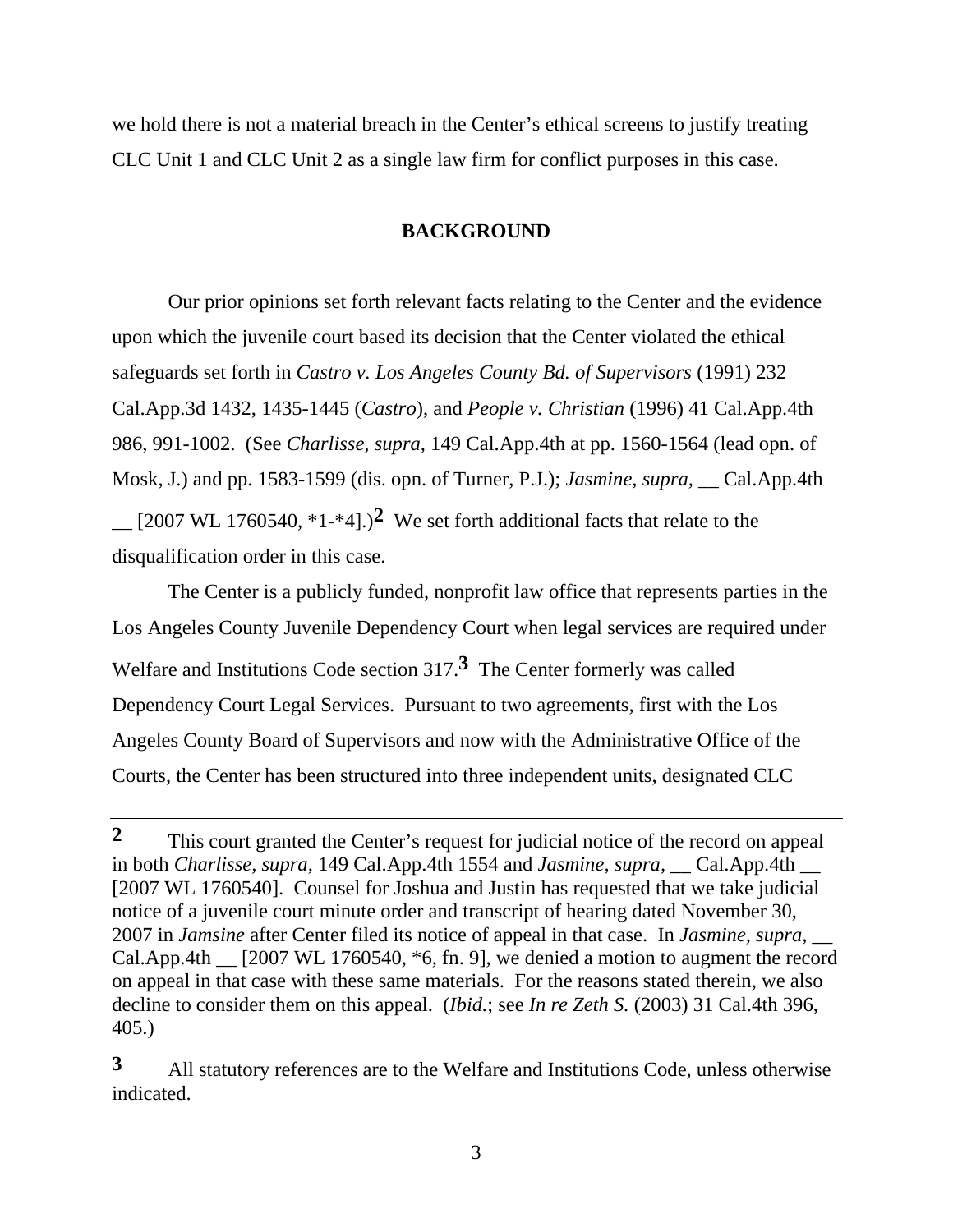Units 1, 2, and 3, to permit the Center to provide legal representation to multiple children in the same dependency proceeding, even if the children have conflicting interests.**4**

 This case involves five children (collectively children), who lived with their mother (mother) and Nah. H. The children have three different fathers. Joshua E. and Justin E., aged seven and four respectively, are the children of Joshua E., Sr.; three-year old Zamer G. is the child of Zack G.; Naes. H. and Nay. H., aged one and four months respectively, are the children of Nah. H.

 On June 23, 2006, the Los Angeles Police Department and the Los Angeles County Department of Children and Family Services (DCFS) responded to a report of child abuse at a motel room and found that Zamer had suffered a fractured right femur falling in the bathtub. Zamer was transported to the hospital. When interviewed, Zamer said he was pushed, although he did not say by whom; he later told a DCFS social worker that Nah. H. "hit him and he went into the tub." Nah. H. stated that he had been giving Zamer and Justin a bath, and that he had taken Justin out of the bath and into another room when Zamer fell and injured himself trying to get out of tub. Justin, however, told a DCFS social worker that he was in the bathroom when Zamer fell. The physicians who examined Zamer opined that his injuries were not consistent with the explanation given by Nah. H., and stated that Zamer also exhibited bruising that "did not look new" and that had occurred prior to Zamer's fall. The physicians could not determine, however, whether the injuries were accidental or caused by abuse.

 DCFS detained all of the children. On June 28, 2006, DCFS filed a petition pursuant to section 300 with respect to all five children. The petition alleged, in essence, that Zamer had been hospitalized due to physical abuse by mother and by Nah. H., and

**<sup>4</sup>** Prior to 2005, the Center represented both parents and children in dependency proceedings. (See *Castro, supra,* 232 Cal.App.3d at p. 1436.) The Center now provides legal services only to children. The Center's structure would also allow it to represent multiple parties when there were conflicting interests arising out of successive representation in separate proceedings. (See *Charlisse, supra,* 149 Cal.App.4th at pp. 1578-1579 (lead opn. of Mosk, J.) and pp. 1580-1581 (conc. opn. of Armstrong, J.).)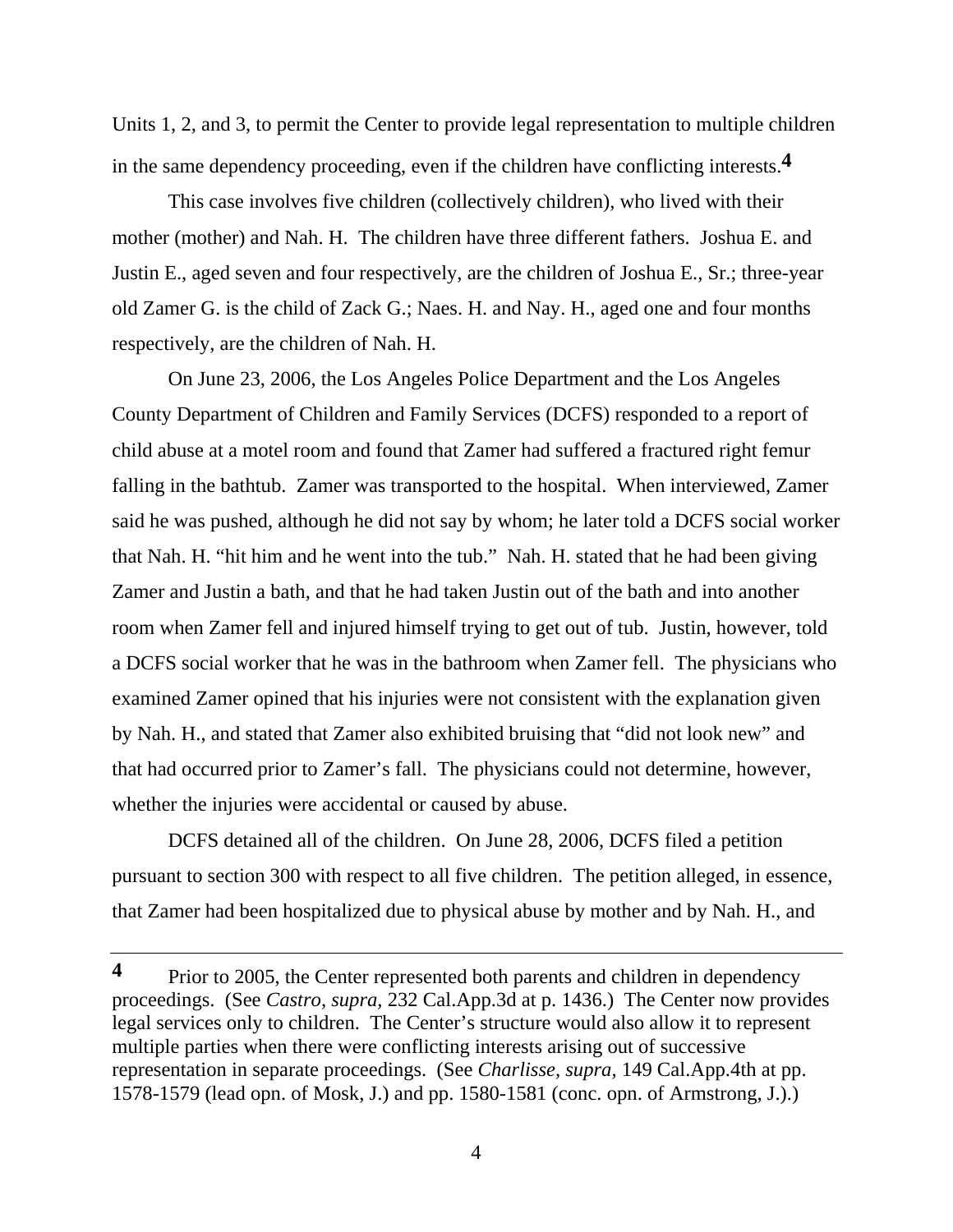that all of the children were at risk of severe harm. Prior to the detention hearing, DCFS filed an Addendum Report recommending no reunification services for either mother or Nah. H. The report recounted a social worker's interview with Justin, in which Justin said that his "daddy" (presumably referring to Nah. H.) had "whopped [his] brother" (presumably Zamer) with a rolled towel because Zamer had "peed on himself." Justin further stated that he, too, had been hit, and that he had seen "his father" hit his siblings and his mother.

 At the detention hearing on June 28, the juvenile court stated its intention to appoint Archana Gupta of CLC Unit 2 to represent all five of the children. Gupta responded, "This is a detention. I'm available to take Zamer. I believe Mr. Feldman [of CLC Unit 1] is taking the other children." The juvenile court appointed Gupta to represent Zamer only, and appointed Feldman to represent Joshua, Justin, Naes. and Nay.

 Of the children's three fathers, only Nah. H. attended the detention hearing. He requested and was granted presumed-father status with respect to Naes. and Nay. DCFS did not then know the whereabouts of Joshua E., Sr., the father of Joshua and Justin.**5** Zamer's father, Zack G., was incarcerated in state prison. Mother requested that the children be placed with her sister; Nah. H. requested that his children, Naes. and Nay., be placed with his mother. Feldman requested that all five children be kept together. The juvenile court ordered DCFS to evaluate the homes of mother's sister and of Nah. H.'s mother, and whether it would be possible to keep the children together.

 Prior to the pretrial resolution conference (PRC) on July 27, Joshua was placed in a foster home; Justin, Naes. and Nay. were placed together in another foster home; Zamer remained hospitalized. DCFS submitted a report setting forth witness statements to substantiate the allegations in the petition. Joshua and Justin both stated that Nah. H. had struck both of them and Zamer. Justin also stated, "He don't sock Nas.[*sic*] because she's

**<sup>5</sup>** Joshua E., Sr. was later located at the California Institution for Men in Chino. He was released from prison while these proceedings were pending. He appeared in court and was provided with appointed counsel on November 1. (See *post* at fn. 6.)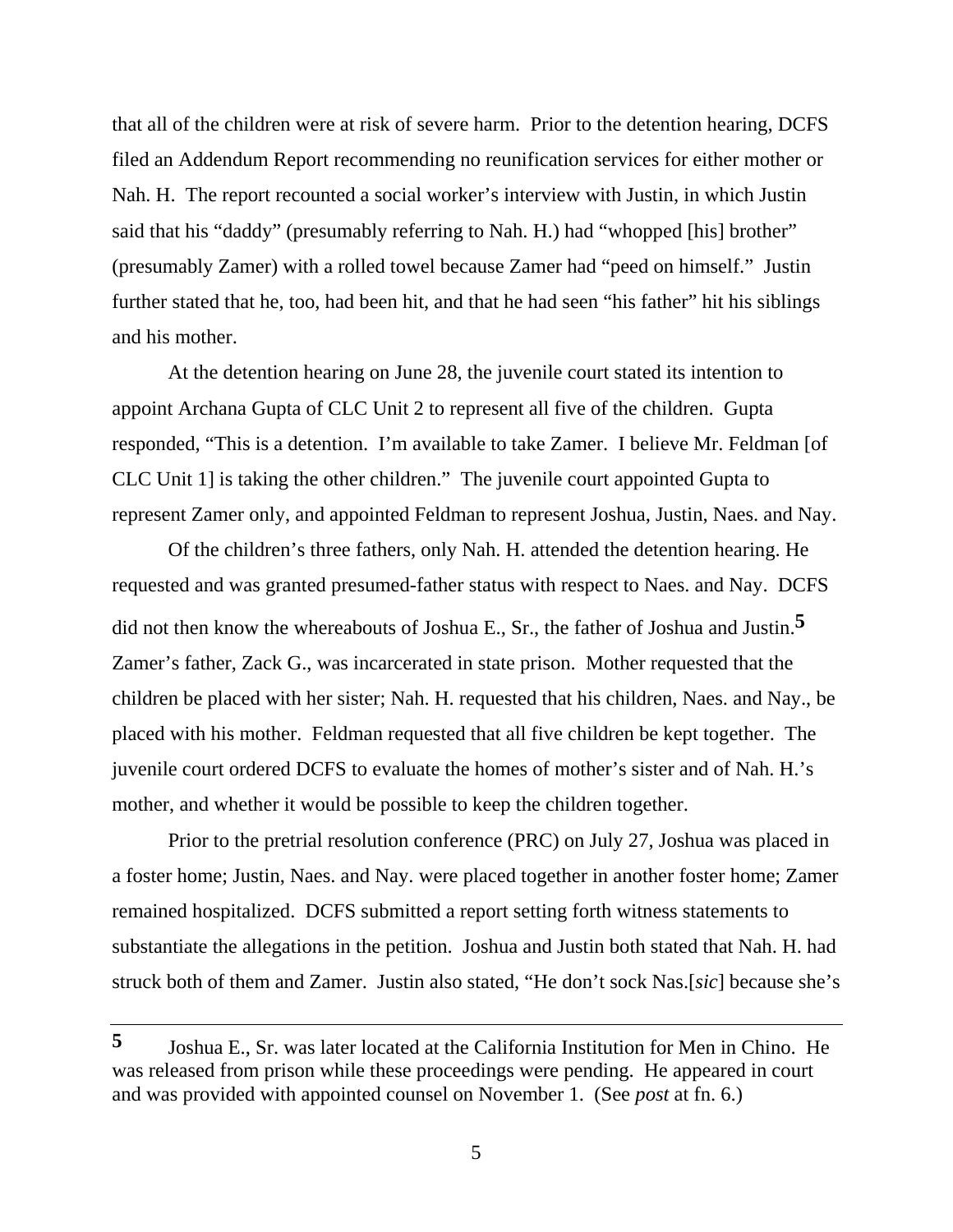a baby, but he pops her real hard." DCFS recommended that no family reunification services be provided to Nah. H., but reported that mother could benefit from such services.

 At the PRC, Gupta, Zamer's CLC Unit 2 attorney, requested an evaluation of Zamer's paternal grandmother for potential placement for Zamer only. The juvenile court granted Gupta's request.

 DCFS filed a First Amended Petition on August 25. The First Amended Petition alleged that mother and Nah. H. had physically abused Joshua and Justin in addition to abusing Zamer. There were no allegations that Naes. or Nay. had been abused. Prior to the PRC on the amended petition, DCFS reported that, although Zamer's grandmother was not yet approved for placement, she was willing to care for Zamer when he was released from the hospital. Joshua's foster parent was not willing to accept Zamer; the foster parent for Justin, Naes. and Nay. was willing to accept Joshua, but had not been consulted about accepting Zamer. DCFS further reported that it could "not make a definitive conclusion regarding the child Zamer's injuries," but believed "it is likely that father Nah. [H.] . . . cause [*sic*] the injuries to this child."

 At the PRC, the juvenile court ordered DCFS to place Zamer either with his siblings or with his paternal grandmother. The juvenile court set a contested hearing on the amended petition for September 26.

 On September 26, DCFS submitted a packet of "last-minute information" to the juvenile court. Among the documents submitted was a report from Dr. Karen Imagawa of Children's Hospital Los Angeles, stating that Zamer had described incidents of physical abuse inflicted on him by a person called "12." Joshua and Justin identified "12" as Nah. H.

 Prior to the September 26 hearing, both Joshua and Zamer were placed in the foster home with their siblings. Joshua, however, was subsequently removed due to behavioral problems and returned to his prior placement. At the September 26 hearing, the juvenile court learned that Joshua E., Sr. (the father of Joshua and Justin) had been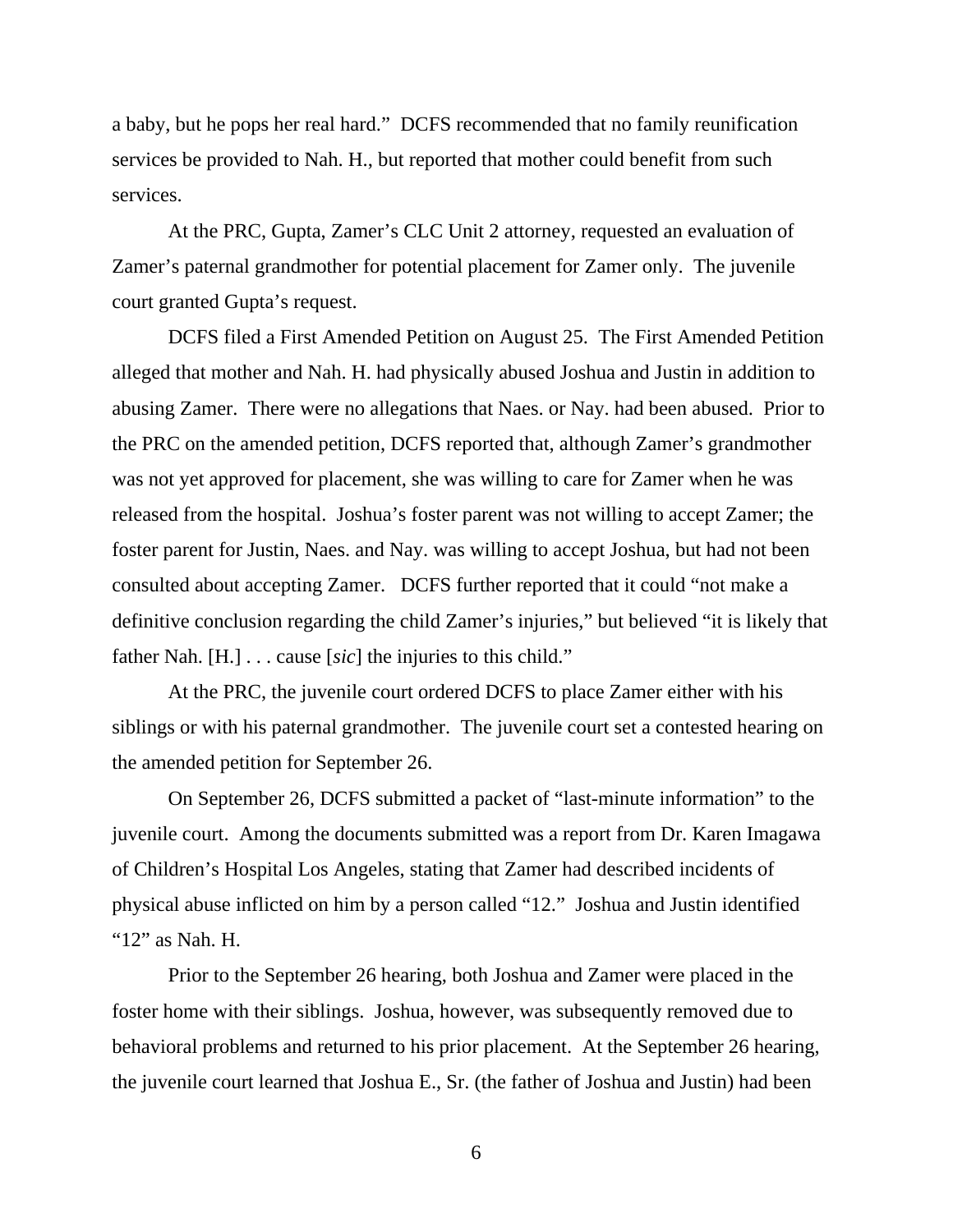released from prison but had not received notice of the hearing. The court therefore continued the contested hearing on the petition to November 1, and ordered that notice be given to Joshua E., Sr. Feldman (the CLC Unit 1 attorney for all the children except Zamer) raised the issue of Joshua's removal from the foster home, and requested that DCFS continue to seek a placement where all five children could be together. The juvenile court stated, "I don't know whether or not there's a conflict because—what if they like living where they are and they don't want to get moved?" The juvenile court nevertheless ordered DCFS to "explore placing all children together and whether be [*sic*] in the best interest." The juvenile court did not raise the issue of disqualification, nor did any of the attorneys or parties object to the Center's continued involvement in the matter.

 The matter was called for the contested hearing on November 1. Marc Leftwich, the unit head of CLC Unit 2, appeared with Gupta as co-counsel for Zamer. CLC Unit 1 attorney Feldman appeared for the other children. Joshua E., Sr.—the father of Joshua and Justin who recently had been released from prison—was present. Panel attorney Katie Baca announced that she was "seeking appointment on behalf of" Joshua E., Sr. The juvenile court told her, "You're appointed to represent [Joshua E., Sr.]."

 Although no motion or order to show cause had been made for the Center's disqualification, Feldman began the hearing by stating, "I know this court intends to remove us [the Center] . . . as counsel for the minors. I just want to state for the record that CLC objects that there's any actual or structural conflict and that if, your honor, wants to seek a waiver it is our position that—"

 The juvenile court interrupted, "I don't want to seek a waiver. . . . It's not my business or job to resolve the conflict other than to make sure there is no conflict or whatever conflict exists. . . . I found that there was a structural conflict problem . . . ." Feldman requested that the juvenile court appoint a guardian ad litem for the minors to explore the possibility of waiving the "structural" conflict. The juvenile court denied Feldman's request, stating that appointing a guardian ad litem "costs taxpayers more money. . . . My decision was not made, frankly—did not consider the fiscal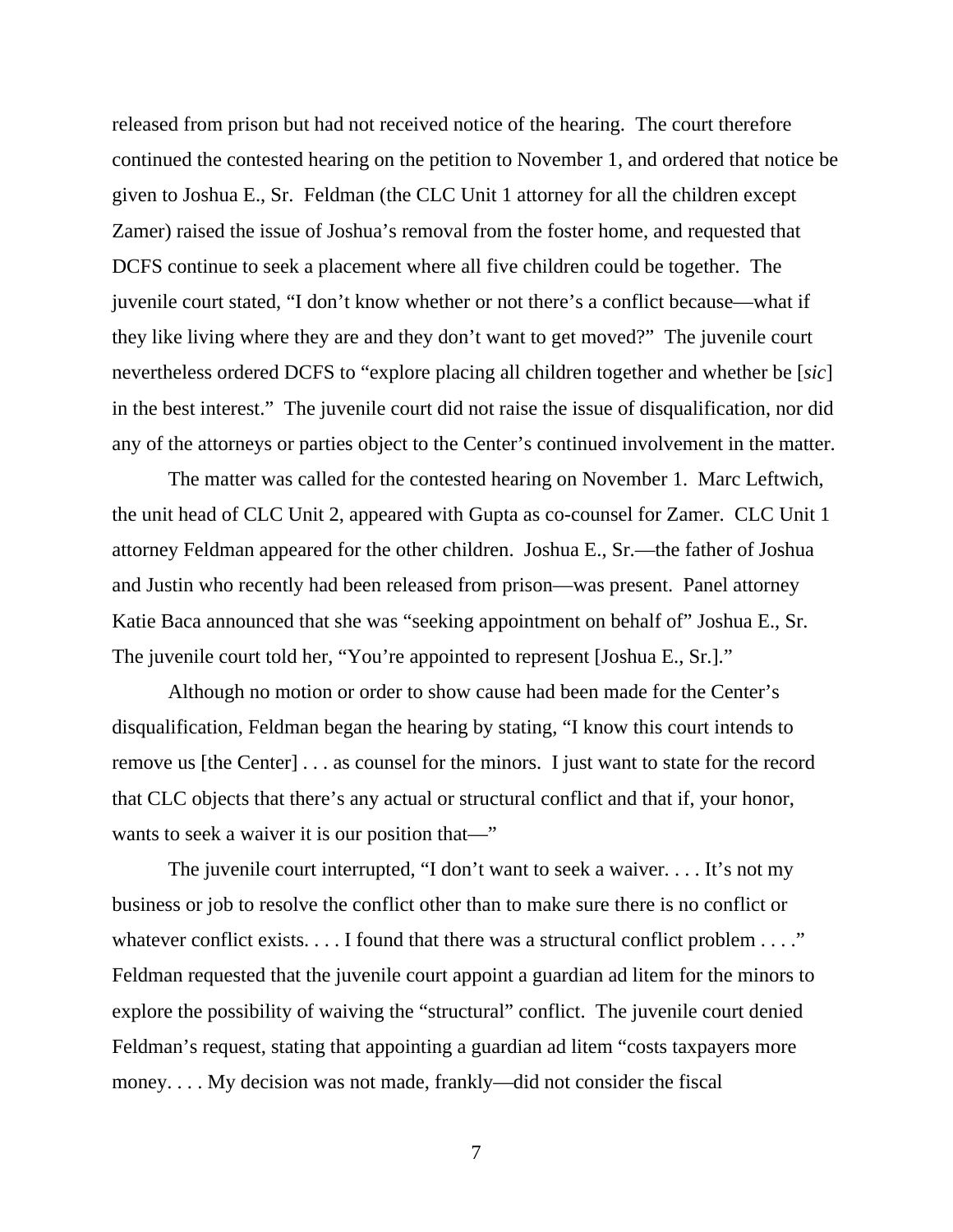consideration, considered just the structure vis-à-vis *Castro* [*supra,* 232 Cal.App.3d 1432] and what *Castro* required." Leftwich (the head of CLC Unit 2) stated, "We do not believe that there is a conflict, either actual or structural. And we do not believe that a waiver is required in this case or any other case of this nature." The juvenile court announced, "Your objection is noted. [¶] I am going to relieve CLC 1."

 After disqualifying CLC Unit 1, the juvenile court *then* asked, "Is there a conflict between the children, is that the basis for this problem?" Feldman responded that there had been a conflict at the outset of the case between Zamer, on the one hand, and his half-siblings, on the other, because Zamer had been injured. Counsel for Nah. H., however, stated her belief that there was a conflict between Joshua and Justin, on the one hand, and Naes. and Nay., on the other hand—that is, among the four children represented by CLC Unit 1—because Joshua and Justin allegedly had been abused by Nah. H., the father of Naes. and Nay., and presumably would testify against Nah. H. Feldman, the CLC Unit 1 attorney, volunteered that he had received confidential information from his "two verbal clients" (presumably, Joshua and Justin).

 The juvenile court reiterated that CLC Unit 1 was relieved as counsel. Leftwich reiterated that Unit 2 wanted to remain on the case. The juvenile court stated that it would "think about" whether CLC Unit 2 would be disqualified from representing Zamer.

 The juvenile court then reversed its prior decision to appoint Baca to represent Joshua E., Sr. Instead, the juvenile court appointed Baca to represent *all four* of the children formerly represented by CLC Unit 1, and appointed a new attorney to represent Joshua E., Sr. Prior to issuing its minute order, however, the juvenile court reconsidered its decision yet again. The November 1 minute order indicates that the juvenile court disqualified *both* CLC Unit1 and CLC Unit 2; that Baca was appointed to represent Joshua and Justin only (even though Baca had been representing Joshua E., Sr., whose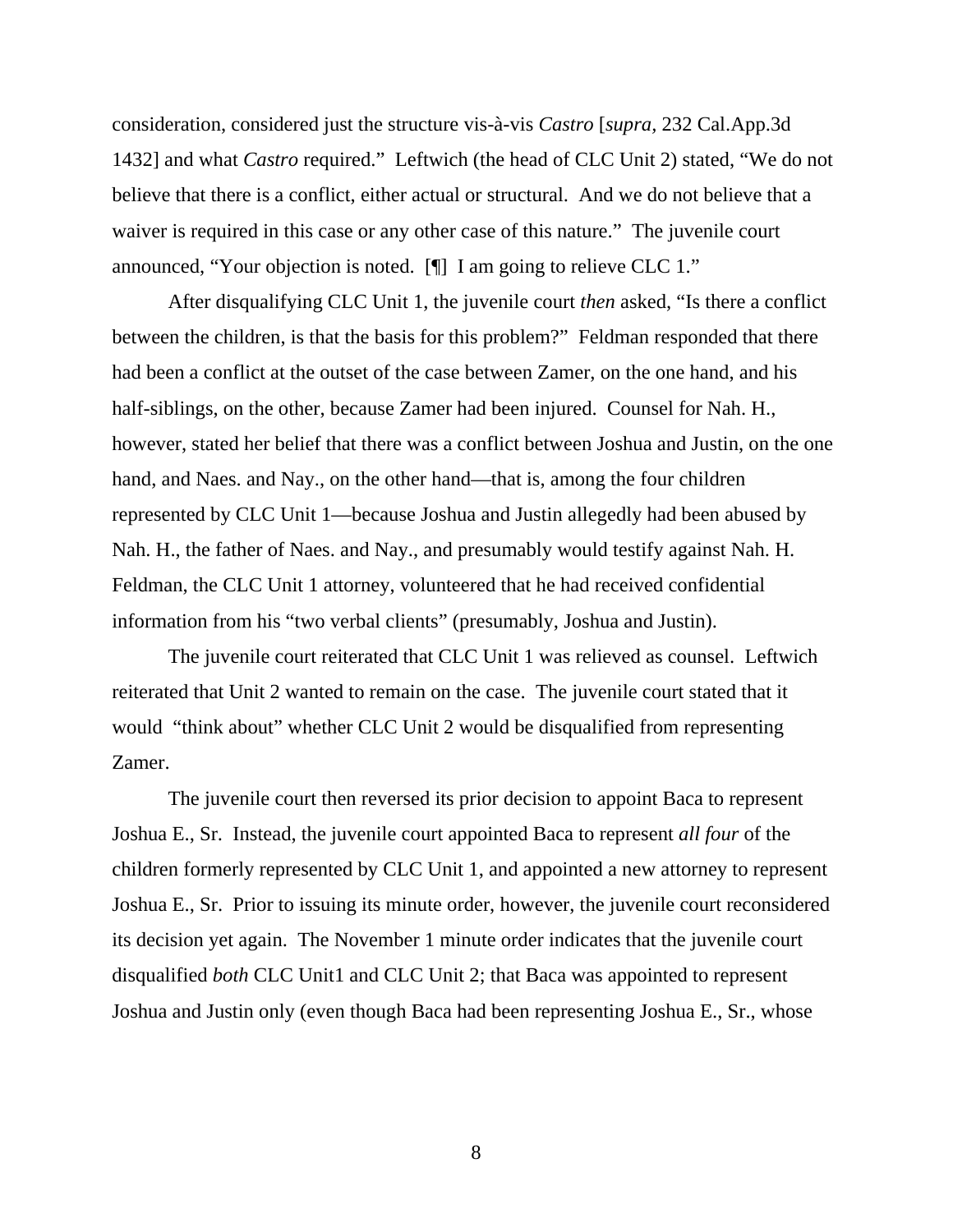interests were adverse to Joshua and Justin);**6** and that another panel attorney was appointed to represent Naes. and Nay. The Center timely appealed.

**6** The juvenile court appointed Baca to represent Joshua E., Sr. at the beginning of the November 1 hearing. Joshua E., Sr. was present in the courtroom. Neither Baca nor Joshua E., Sr. objected to the appointment. Baca was present, and presumably represented Joshua E., Sr.'s interests, at nearly the entire November 1 hearing. For appointed counsel, "[t]he attorney-client relationship commences upon counsel's appointment[.]" (1 Vapnek et al., Cal. Practice Guide: Professional Responsibility (The Rutter Group 2006) ¶¶ 3:85, p. 3-37; accord, Rest.3d of the Law Governing Lawyers, § 14(2) ["A relationship of client and lawyer arises when: [¶] (2) a tribunal with power to do so appoints the lawyer to provide the services"].) "Once an attorney is appointed to represent a client, he assumes the authority and duty to control the proceedings." (*People v. McKenzie* (1983) 34 Cal.3d 616, 631, overruled on another ground in *People v. Crayton* (2002) 28 Cal.4th 346, 364-365.) At the end of the November 1 hearing, however, the juvenile court relieved Baca from representing Joshua E., Sr. and appointed Baca to represent Joshua and Justin. By doing so, the juvenile court may have appointed an attorney to represent clients with interests *adverse* to those of her then-existing client *in the same litigation*, in violation of California Rules of Professional Conduct, rule 3- 310(C). It is irrelevant that Baca's representation of Joshua E., Sr. was brief—he might have imparted confidential information to Baca prior to the hearing, or in off-the-record conversations during the hearing. The Los Angeles Superior Court's local rules *require* counsel appointed for a parent in dependency proceedings to make certain inquiries at the party's first appearance. (Los Angeles Superior Court Local Rules, rule 17.16(e)(1)-(4).) We need not ascertain whether Baca actually obtained confidential information from Joshua E., Sr. because—as appellate counsel for Naes. and Nay. correctly points out—the communication of confidential information is presumed in such circumstances, and disqualification is automatic. "A lawyer who represents clients with adverse interests in same litigation automatically will be disqualified, as will a lawyer who switches sides during pending litigation, because both situations present an unacceptable risk that the lawyer's duties of loyalty and confidentiality will be compromised." (*Charlisse, supra,*  149 Cal.App.4th at p. 1568 (lead opn. of Mosk, J.), citing *City and County of San Francisco v. Cobra Solutions, Inc.* (2006) 38 Cal.4th 839, 848.) Joshua E., Sr. is not a party to this appeal and has not sought review of the juvenile court's order appointing Baca, nor does appellate counsel for Joshua or Justin raise the issue. Accordingly, we do not review Baca's appointment.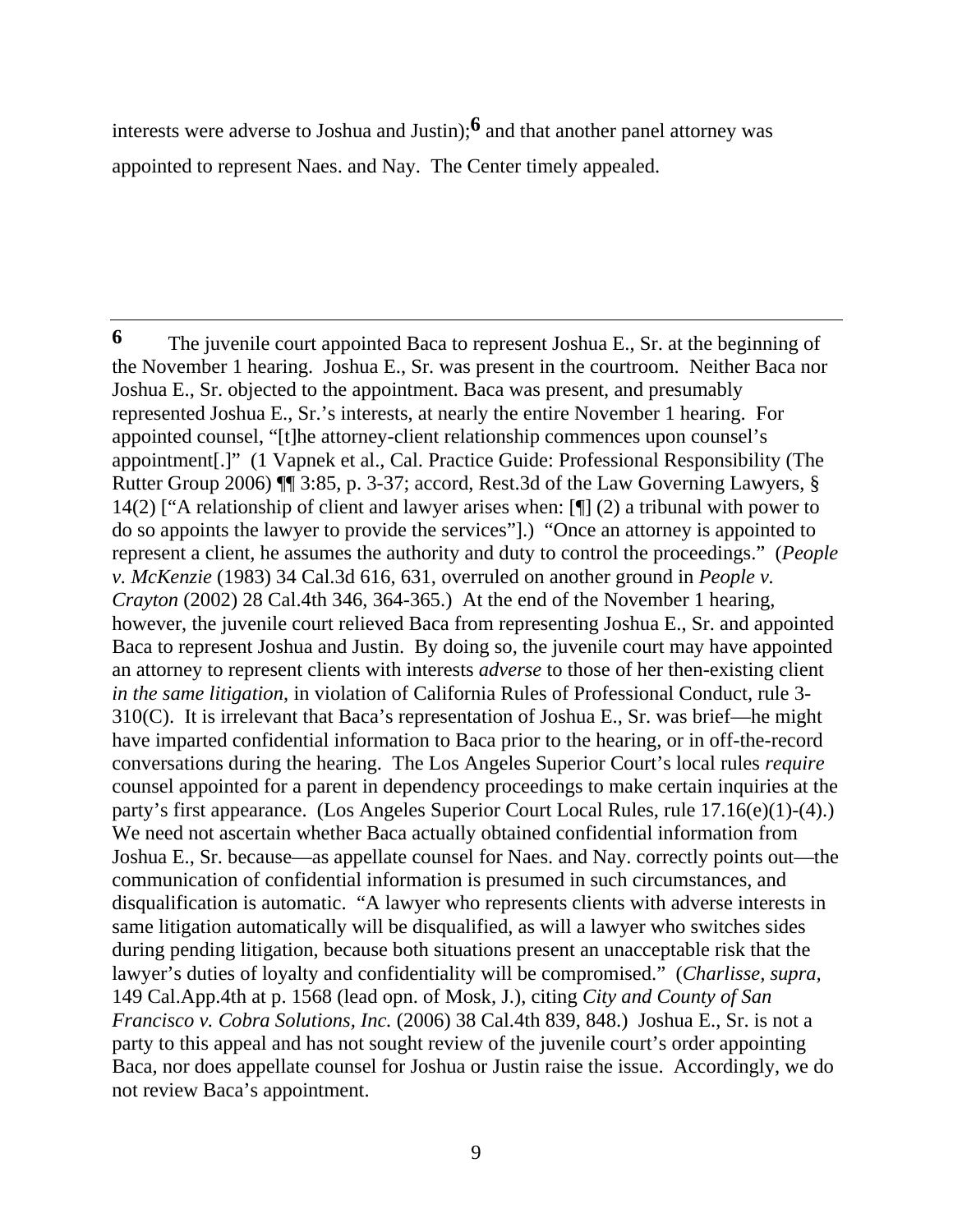#### **DISCUSSION**

### **A. Standard of Review**

 "Generally, a trial court's decision on a disqualification motion is reviewed for abuse of discretion. [Citations.] If the trial court resolved disputed factual issues, the reviewing court should not substitute its judgment for the trial court's express or implied findings supported by substantial evidence. [Citations.] When substantial evidence supports the trial court's factual findings, the appellate court reviews the conclusions based on those findings for abuse of discretion. [Citation.] However, the trial court's discretion is limited by the applicable legal principles. [Citation.] Thus, where there are no material disputed factual issues, the appellate court reviews the trial court's determination as a question of law. [Citation.] In any event, a disqualification motion involves concerns that justify careful review of the trial court's exercise of discretion. [Citation.]" (*People ex rel. Dept. of Corporations v. SpeeDee Oil Change Systems, Inc.* (1999) 20 Cal.4th 1135, 1143-1144 (*SpeeDee Oil*); see also *City and County of San Francisco v. Cobra Solutions, Inc.* (2006) 38 Cal.4th 839, 848 (*Cobra Solutions*).)**7**

# **B. The Juvenile Court Did Not Abuse Its Discretion in Disqualifying CLC Unit 1**

1. *General Principles*

 A minor's right to appointed counsel in dependency proceedings is guaranteed by section 317. Section 317, subdivision (c) provides, in relevant part, that a child in

**<sup>7</sup>** The children argue that the Center lacks standing to pursue this appeal. This court rejected the identical contention in both *Charlisse, supra,* 149 Cal.App.4th at pages 1564- 1565 (lead opn. of Mosk, J.) and at page 1583 (dis. opn. of Turner, P. J.), and *Jasmine, supra,* \_\_ Cal.App.4th \_\_ [2007 WL 1760540, \*4, fn. 6].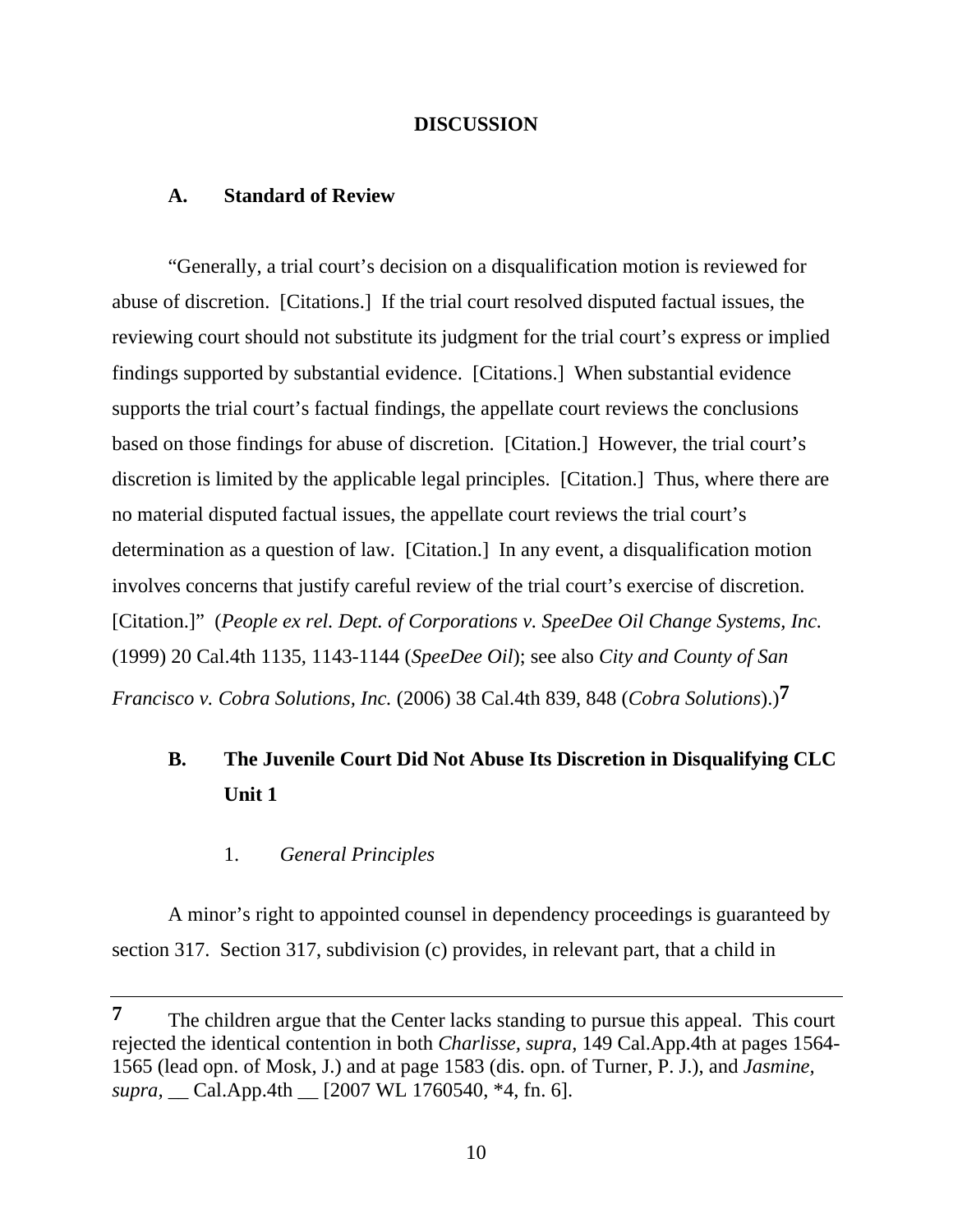dependency proceedings is entitled to appointed counsel "unless the court finds that the child would not benefit from the appointment of counsel. . . . A primary responsibility of any counsel appointed to represent a child pursuant to this section shall be to advocate for the protection, safety, and physical and emotional well-being of the child. Counsel for the child may be a district attorney, public defender, or other member of the bar, provided that the counsel does not represent another party or county agency whose interests conflict with the child's interests." Once appointed, "[c]ounsel shall continue to represent the . . . child unless relieved by the court upon the substitution of other counsel or for cause." (§ 317, subd. (d).)

 In *In re Celine R.* (2003) 31 Cal.4th 45, the California Supreme Court construed the phrase "whose interests conflict with the child's interests" in section 317, subdivision (c) to refer to an *actual*—not a potential—conflict of interest. (*Id.* at p. 56.) The Supreme Court recognized that section 317 "appear[s] to differ slightly" from California Rules of Professional Conduct (CRPC), rule 3-310(C), governing the concurrent representation of conflicting interests. Unlike section 317, CRPC rule 3-310(C) prohibits a lawyer from representing clients with *potential* conflicts, as well clients with *actual*  conflicts, without the clients' informed written consent.**8** (See *In re Celine R., supra,* 31 Cal.4th at pp. 56-57.) The Supreme Court reconciled the two provisions, holding, "When first appointing counsel [for multiple siblings] in a dependency matter, the court may generally appoint a single attorney to represent all the siblings. It would have to appoint separate attorneys if, but only if, there is an actual conflict among the siblings or if circumstances specific to the case—not just the potential for conflict that inheres in all multisibling dependency cases—present a reasonable likelihood an actual conflict will

**<sup>8</sup>** CRPC rule 3-310(C) provides, in relevant part: "A member shall not, without the informed written consent of each client: [¶] (1) Accept representation of more than one client in a matter in which the interests of the clients potentially conflict; or [¶] (2) Accept or continue representation of more than one client in a matter in which the interests of the clients actually conflict . . . ."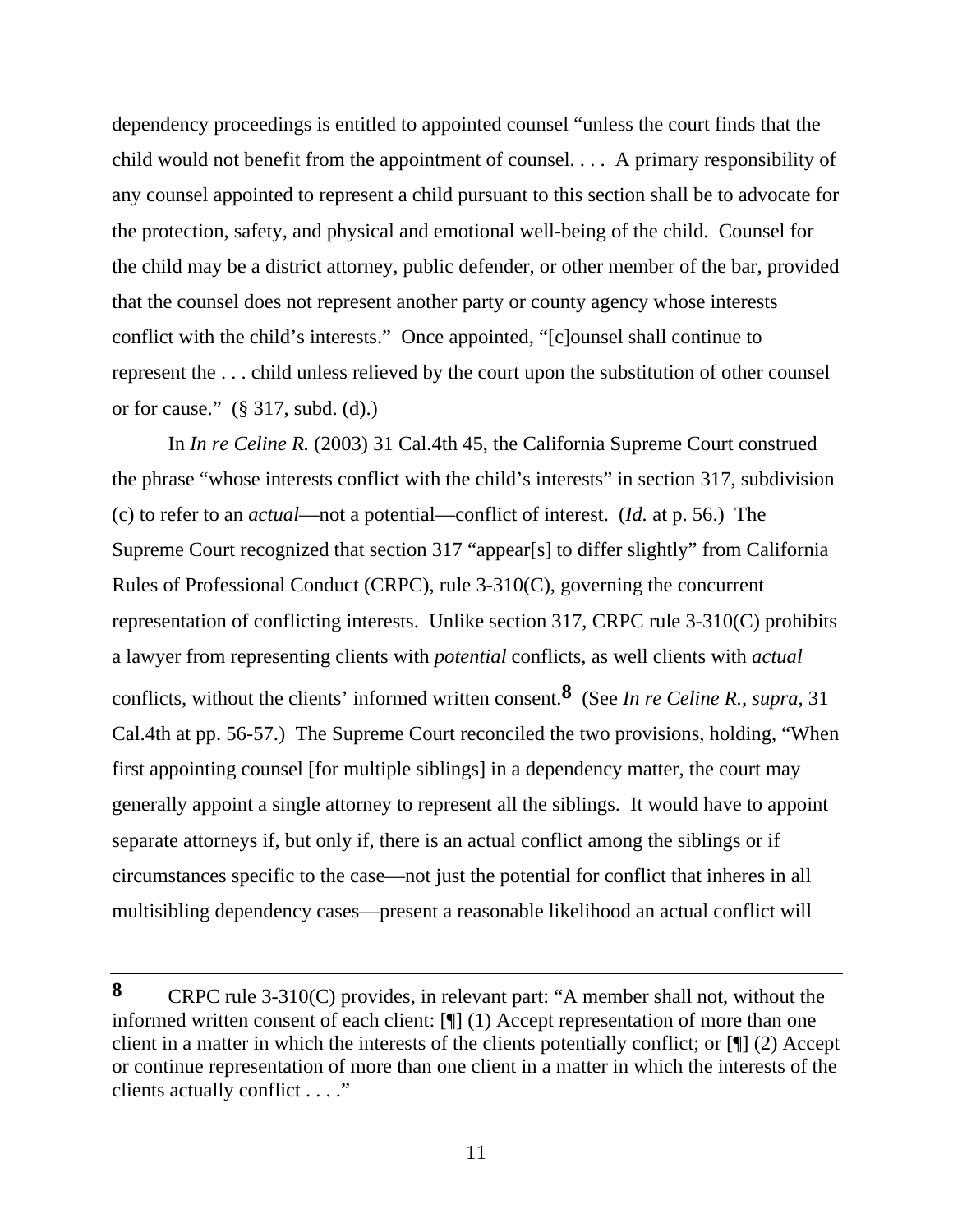arise. If these specific circumstances exist, the court should appoint separate counsel at the outset rather than await an actual conflict and the possible disruption a later reappointment may cause. After the initial appointment, the court will have to relieve counsel from multiple representation if, but only if, an actual conflict arises." (*Id.* at p. 58.)**9**

 The holding of *In re Celine R., supra,* 31 Cal.4th 45 was codified and expanded upon in California Rules of Court, rule 5.660(c).**10** Rule 5.660(c) is titled, "**Conflict of interest guidelines for attorneys representing siblings.**" The rule, insofar as relevant here, provides that "[t]he court may appoint a single attorney to represent a group of siblings involved in the same dependency proceeding." (Rule  $5.660(c)(1)(A)$ .) The attorney has, however, "an ongoing duty to evaluate the interests of each sibling to assess whether there is an actual conflict of interest." (Rule  $5.660(c)(2)(A)$ .) Further, "[i]f the court determines that an actual conflict of interest exists, the court must relieve an attorney from representation of some or all of the siblings." (Rule  $5.660(c)(2)(E)$ .) It is not necessary, however, for counsel to withdraw after appointment "if there is merely a *reasonable likelihood* that an actual conflict of interest will develop." (Rule  $5.660(c)(2)(C)$ , italics added.) Accordingly, whether the juvenile court properly disqualified CLC Unit 1 in this case turns on whether an actual conflict existed between two or more of the four children represented by CLC Unit 1. (See Discussion Part B.2 *post*.)

**<sup>9</sup>** Whether the record before the juvenile court when it appointed CLC Unit 1 indicated a reasonable likelihood an actual conflict would arise between or among Zamer's four half-siblings is not an issue before us. (See *In re Celine R., supra,* 31 Cal.4th at p. 58.) None of the parties objected to the appointment of CLC Unit 1 in the juvenile court, and no party to this appeal has raised the issue.

**<sup>10</sup>** All subsequent rule references are to the California Rules of Court unless stated otherwise. Former rule 1438, in effect at the time of the disqualification order in this case, was renumbered rule 5.660 effective January 1, 2007.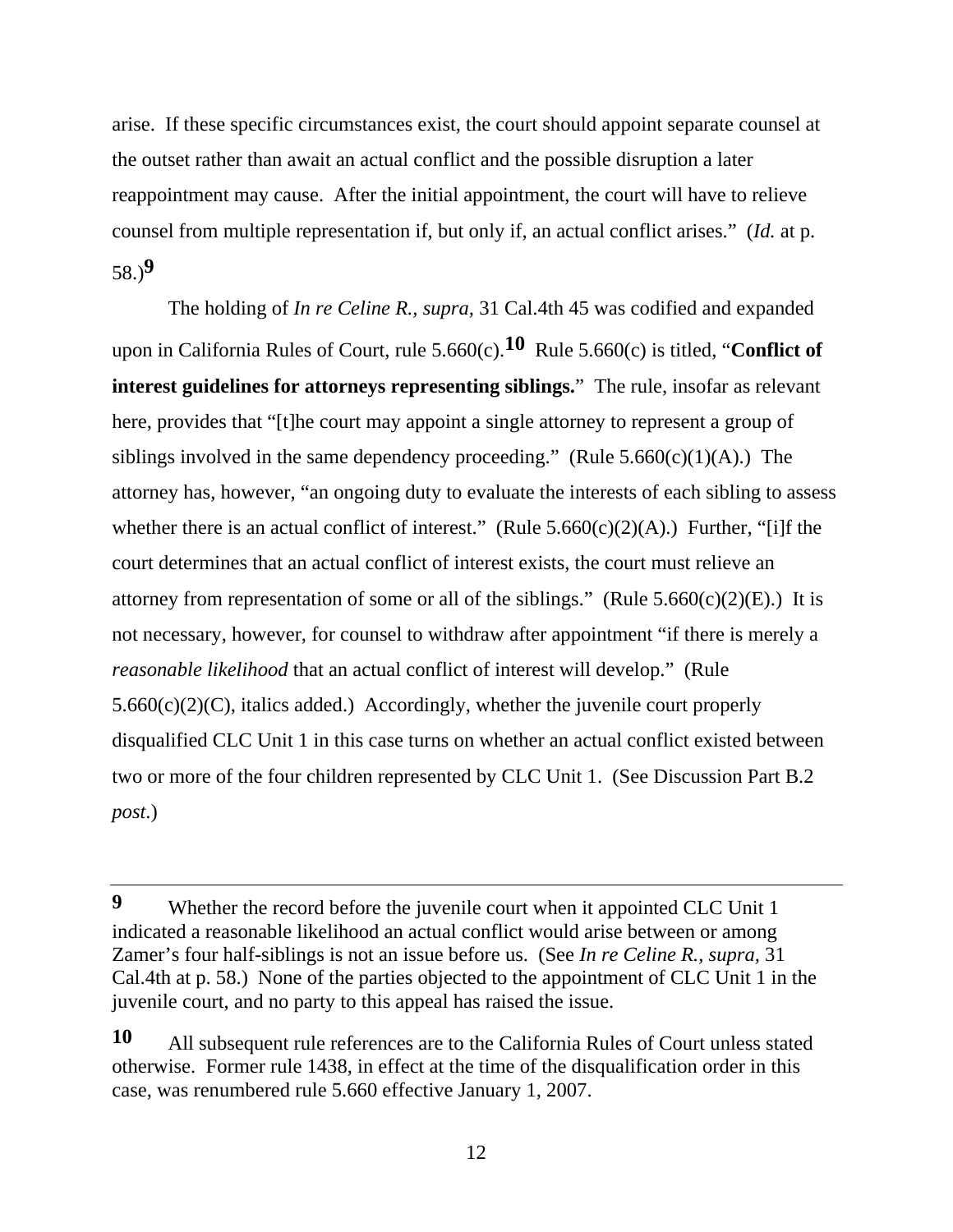Courts and dependency lawyers applying the standard set forth in Rule 5.660(c) and *In re Celine R., supra,* 31 Cal.4th 45 confront two problems. The first is determining whether the circumstances in a particular multi-sibling dependency case give rise to a conflict. In civil or criminal cases involving multiple representation, a conflict typically arises when the circumstances of a particular case present "a substantial risk that the lawyer's representation of the client would be materially and adversely affected by ... the lawyer's duties to another current client . . . ." (Rest.3d of the Law Governing Lawyers, § 121, italics added; see *Charlisse, supra,* 149 Cal.App.4th at p. 1566 (lead opn. of Mosk, J.); see also *Flatt v. Superior Court* (1994) 9 Cal.4th 275, 282, fn. 2 ["'a lawyer represents conflicting interests when, in behalf of one client, it is his duty to contend for that which duty to another client requires him to oppose'"].) The difficulty faced by counsel representing minors in dependency proceedings—particularly lawyers who represent children who lack the maturity to understand the proceedings or to participate meaningfully in the representation—is that the paramount duty of counsel for minors is not zealously to advocate the *client's* objectives, but to advocate for what the *lawyer* believes to be in the client's best interests—even when the lawyer and the client disagree. (See, e.g., § 317, subd. (e) ["Counsel for the child shall not advocate for the return of the child if, to the best of his or her knowledge, that return conflicts with the protection and safety of the child"]; *In re Josiah Z.* (2005) 36 Cal.4th 664, 673 ["The best interests of the child are paramount"]; *In re Alexis W.* (1999) 71 Cal.App.4th 28, 36 ["'The role of counsel for the child [in dependency proceedings] is not merely to act as a mouthpiece for the minor . . . . ' Even were there no statutory or decisional precedent, we would find it self-evident counsel may not advocate a position he or she has reason to believe might endanger the child"]; *In re Candida S.* (1992) 7 Cal.App.4th 1240, 1253 ["the obligation of counsel for a dependent minor is to pursue whatever is in the minor's best interest. This may or may not be what the minor wishes"]; *In re Richard H.* (1991) 234 Cal.App.3d 1351, 1368 ["the preference of the minor is not determinative of his or her best interests"]; *In re David C.* (1984) 152 Cal.App.3d 1189, 1207-1208 ["Certainly,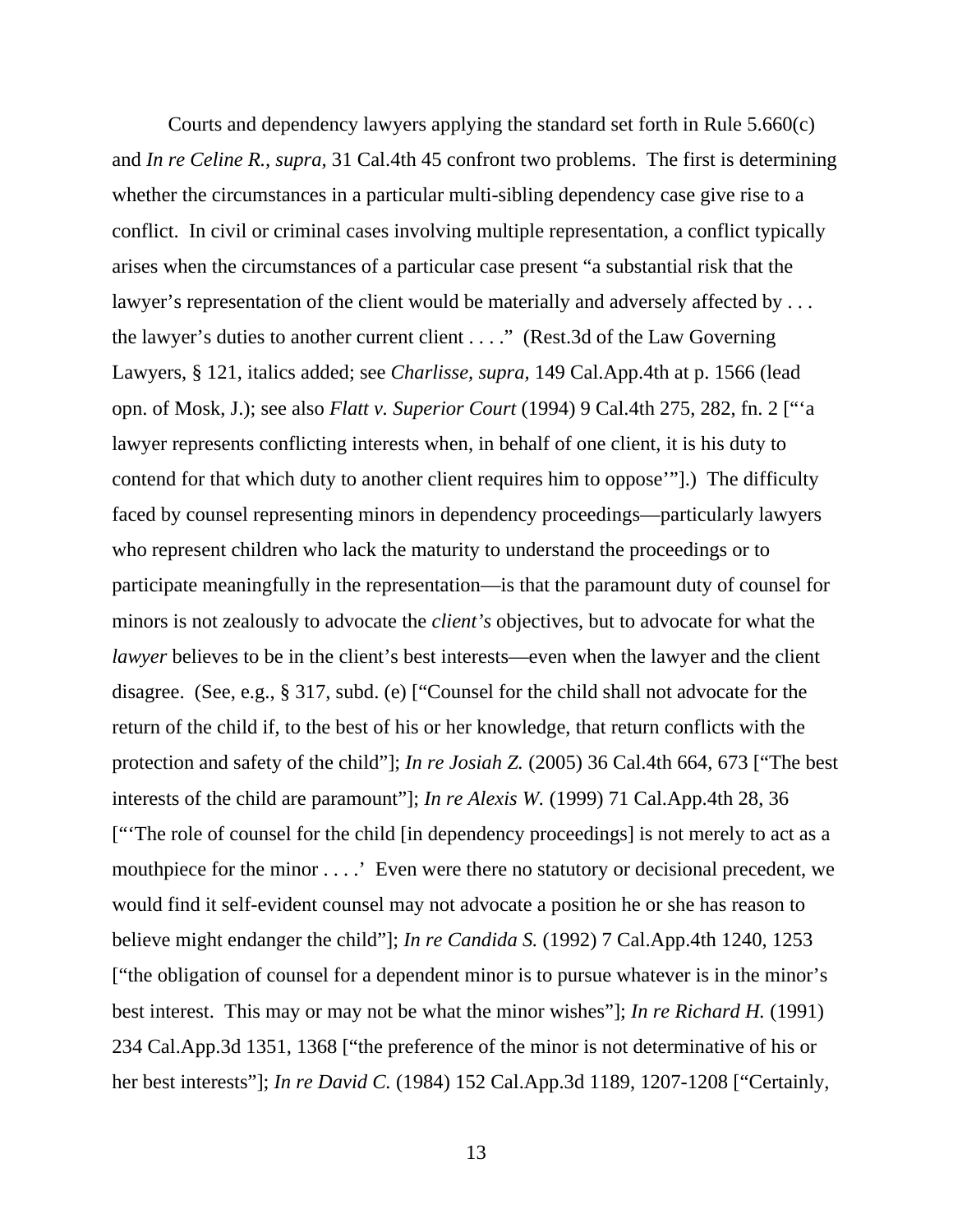counsel for the minor must take into consideration the child's wishes when determining what the child's best interests are. This does not mean that, after independent consultation, reflection and study, counsel for the minor cannot urge that the child's best interests would be fostered by termination of parental rights, contrary to the stated desires of the child. The role of counsel for the child is not merely to act as a mouthpiece for the minor child"].)

 Counsel's paramount duty to serve the minor's best interests, rather than the minor's wishes, is reinforced by the fact that appointed counsel for minors routinely serve in a dual role, as both the child's legal counsel and the child's guardian ad litem under the federal Child Abuse Prevention and Treatment Act (CAPTA). **11** (42 U.S.C. § 5101 et seq.; see § 326.5; rule 5.662(c) ["An attorney appointed under rule 5.660 will serve as the child's CAPTA guardian ad litem"]; Los Angeles Superior Court Local Rules, rule 17.16(b)(1) ["the Court shall appoint counsel for each child who is the subject of any dependency petition who shall also serve in the capacity of a [CAPTA] Guardian ad Litem for the child"].) "[T]he CAPTA guardian ad litem is a fiduciary whose role is to investigate the child's circumstances and advocate for her best interests." (*In re Josiah Z., supra,* 36 Cal.4th at p. 679; see also 45 C.F.R. § 1340.14(g) (2007) [CAPTA guardian ad litem "to represent and protect the rights and best interests of the child"]; rule 5.662(d) [CAPTA guardian ad litem's duties are "[t]o obtain firsthand a clear understanding of the situation and needs of the child" and "[t]o make recommendations to the court concerning the best interest of the child"].)

 Because the primary duty of a dependency lawyer representing minor siblings is to advocate for the minors' best interests, it is conceivable that a dependency lawyer would

**<sup>11</sup>** "The rules governing dependency guardians ad litem are slightly different than those applicable in civil proceedings. . . . [CAPTA] authorizes federal funding of state child protective services programs subject to various conditions. Among those conditions, a state must ensure appointment of a specially trained guardian ad litem in every judicial proceeding involving an abused or neglected child. [Citation.]" (*In re Josiah Z., supra,* 36 Cal.4th at p. 679.)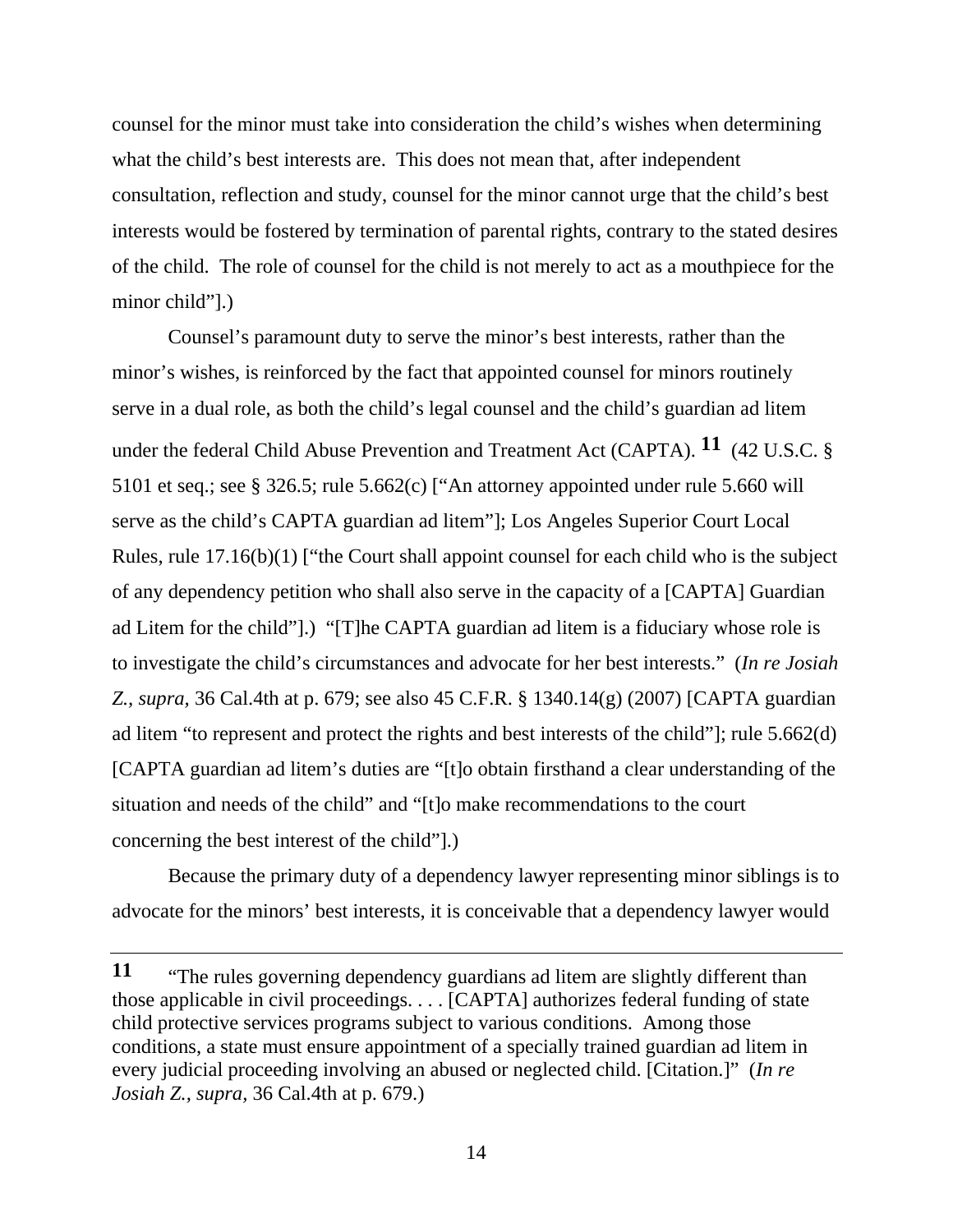*not* face a conflict of interest in circumstances that would likely present such a conflict in the civil or criminal context. For example, when two minor clients express different preferences regarding visitation, their joint attorney has a duty to consider their wishes and report their preferences to the juvenile court (§ 317, subd. (e)), but the attorney has a duty zealously to advocate only the visitation policy that the attorney believes to be in both minors' best interests. (See *In re Candida S., supra,* 7 Cal.App.4th at pp. 1243, 1251.) Similarly, the fact that termination of parental rights and a permanent plan of adoption might have adverse financial consequences for one of two siblings does not present a conflict of interest for the siblings' joint attorney, if adoption is in the best interests of both children. (See *In re Barbara R.* (2006) 137 Cal.App.4th 941, 953-954.)

 Courts in other jurisdictions have held that, notwithstanding the conflicting views of the children, there is no conflict between them if their "best interests" do not conflict. Thus, the Iowa Supreme Court held that no conflict of interest arose when a single lawyer represented—in a contested court proceeding—both a 13 year-old girl who opposed the termination of her mother's parental rights, and her nine year-old brother who favored termination and who implicated the mother in sexual abuse of the children. (*In the Interest of J.P.B.* (Iowa 1988) 419 N.W.2d 387, 391-392.) "[T]he very reason for contested custody proceedings," the court reasoned, "is that the children involved are not yet mature enough to be self-determining. It is the best interests of these minor children, not their wishes, which determine the outcome of the case. In other words, their real interests are not inconsistent or mutually exclusive." (*Id.* at p. 391; see also *In re Georgette* (Mass. 2003) 785 N.E.2d 356, 361-362 [no actual conflict when jointly represented siblings expressed different custody preferences but one sibling's decision to remain in foster care was not challenged by father]; see generally, Sobie, *The Child Client: Representing Children in Child Protection Proceedings* (2006) 22 Touro L. Rev. 745, 787-806 [distinguishing between "best interests" and "child wishes" models of legal representation for minors]; Patton, *Legislative Regulation of Dependency Court Attorneys: Public Relations and Separation of Powers* (1998) 24 J. Legis. 3, 5 [section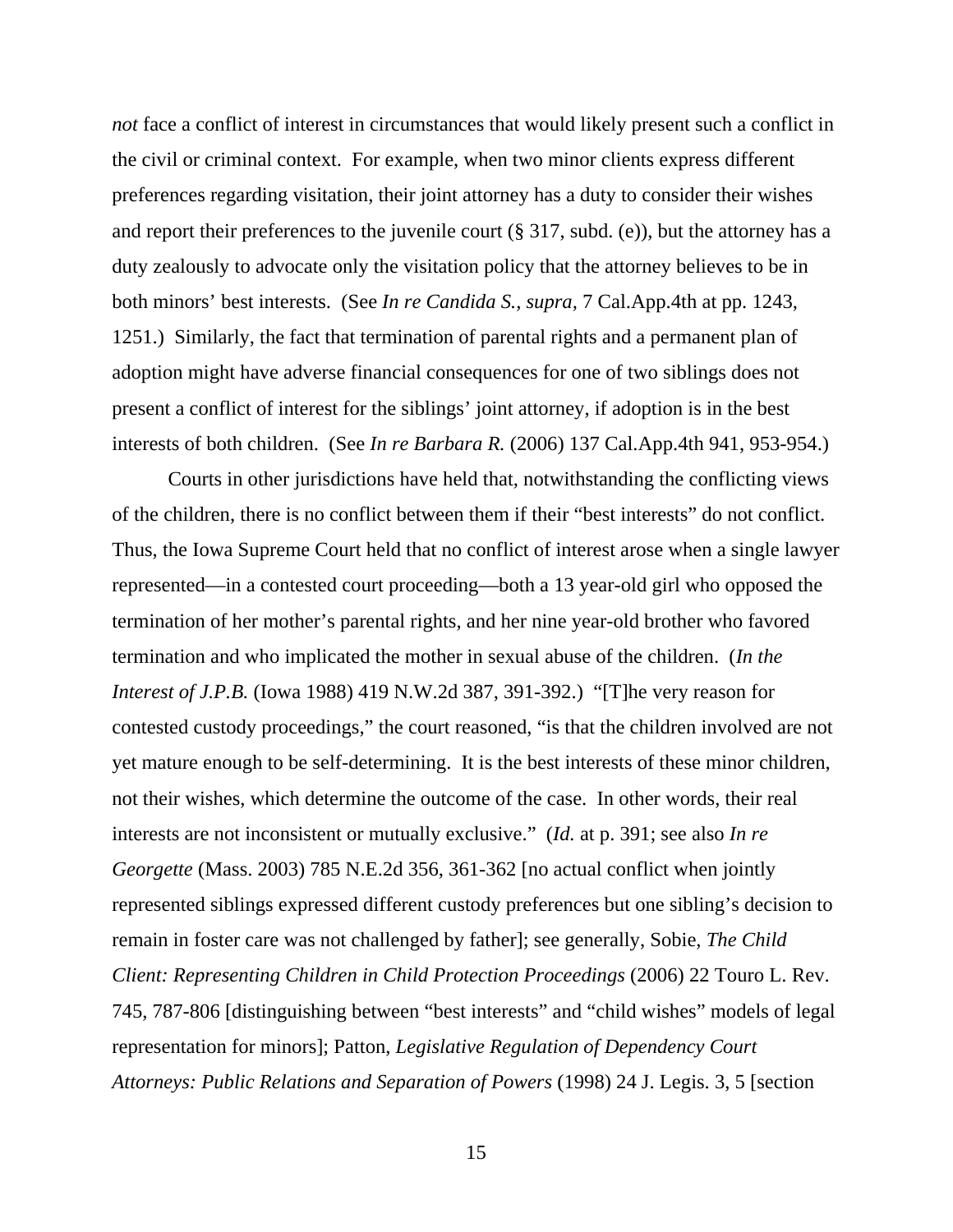317, subd. (e) is "the first statute in American jurisprudence which forbids attorneys to argue their competent client's stated preferences to the court"]; Wu, *Conflicts of Interest in the Representation of Children in Dependency Cases* (1996) 64 Fordham L. Rev. 1857, 1860-1862 [attorney's "duty of loyalty cannot be reconciled easily with the 'best interest' model of advocacy"] and pp. 1862-1865 [contrasting view that would apply "standard" conflicts framework to cases of concurrent sibling representation with view that the "court's ultimate goal of determining the child's best interests overrides those ethical mandates"].)

 The second problem that arises in applying rule 5.660(c) and *In re Celine R., supra,* 31 Cal.4th 45 is determining when a merely "potential" conflict ripens into an "actual" conflict. Neither of those authorities, nor the California Rules of Professional Conduct (see CRPC rule 3-310(C)), attempt to draw the line demarking when "potential" becomes "actual." One authority has opined that an "actual" conflict is nothing more than a "potential" conflict that has resulted in a breach of duty. (Freedman & Smith, Understanding Lawyers' Ethics (2d ed. 2002) p. 266.) This is not the meaning of those terms as used in the California ethics rules or rule 5.660(c). We believe that under rule 5.660(c), a conflict becomes "actual" when an attorney's duties of loyalty, confidentiality, and zealous advocacy require the attorney to take or to refrain from taking some action to serve the "best interests" of one minor client, but the attorney is unable to do so without violating a duty owed by the attorney to another client; or when the attorney is unable independently to evaluate the best interests of each minor client because of the minors' conflicting interests. (See 1 Hazard & Hodes, The Law of Lawyering (3d ed. 2004 supp.) Conflicts of Interest, § 10.4, p. 10-13 [terms "potential" and "actual" "must have reference to the degree of likelihood that the risk—the potentiality—will ripen into adverse effect—the actuality"]; 2 Mallen and Smith, Legal Malpractice (2007 ed.) § 16:2, p. 818 ["An actual conflict exists when an attorney's professional judgment for one client necessarily will be affected adversely because of the interests of another client"].)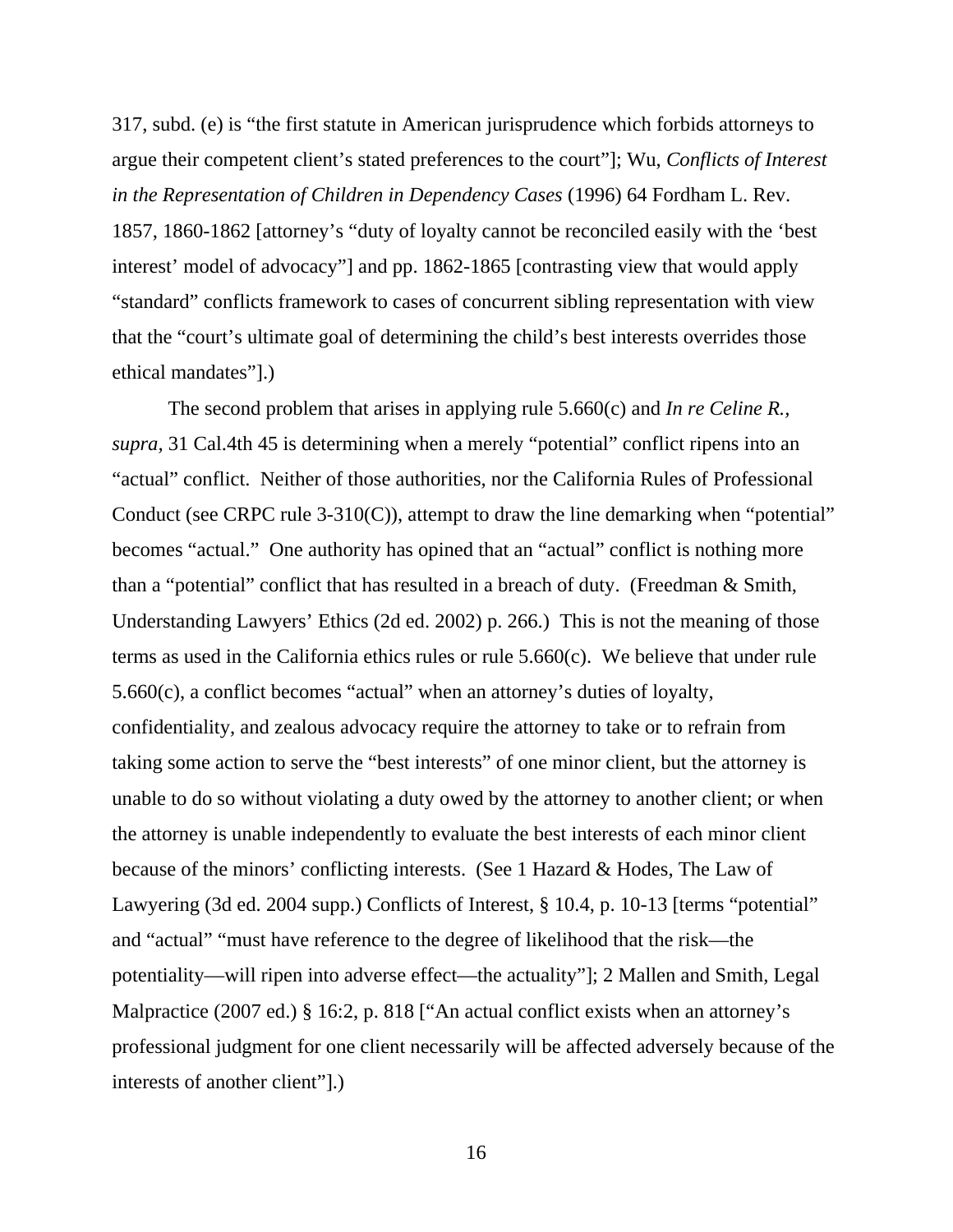Rule  $5.660(c)(2)(B)$  gives guidance regarding the circumstances that constitute an actual conflict by specifying circumstances that, alone, do *not* give rise to an actual conflict. "The following circumstances, standing alone, do not necessarily demonstrate an actual conflict of interest: [¶] (i) The siblings are of different ages; [¶] (ii) The siblings have different parents;  $[\n\P$  (iii) There is a purely theoretical or abstract conflict of interest among the siblings; [¶] (iv) Some of the siblings are more likely to be adopted than others; [¶] (v) The siblings have different permanent plans; [¶] (vii) The siblings express conflicting desires or objectives, but the issues involved are not material to the case; or [¶] (vii) The siblings give different or contradictory accounts of the events, but the issues involved are not material to the case."

 Only one decision published since the effective date of rule 5.660(c) has addressed the circumstances that give rise to an actual conflict among multiple siblings in dependency proceedings. In *In re Barbara R., supra,* 137 Cal.App.4th 941, one attorney was appointed to represent two siblings. One of the siblings was a registered member of an Indian tribe, subject to the Indian Child Welfare Act (25 U.S.C. § 1901 et seq.), and entitled to receive "significant benefits" from the tribe, including a \$1,500 per month stipend in trust, free higher education, and housing on the reservation. (*Id.* at pp. 944- 945, 947, 952.) The San Diego County Health and Human Services Agency (HSA) recommended a permanent plan of adoption for both siblings with the non-Indian child's paternal grandparents. (*Id.* at p. 945.) The Indian child's tribe objected to the adoption, and there was some indication that the Indian child would lose her tribal benefits if parental rights were terminated. (*Id.* at pp. 947-949.) The juvenile court suggested that the parties provide an offer of proof specifying "'exactly what [the Indian child] is entitled to.'" (*Id.* at p. 949.) Counsel for the children objected and refused to stipulate to such an offer of proof, contending that "the existence of financial benefits was not relevant to the issues raised in a permanency hearing under section 366.26." (*Ibid.*) The juvenile court adopted HSA's recommendation of adoption, and terminated the mother's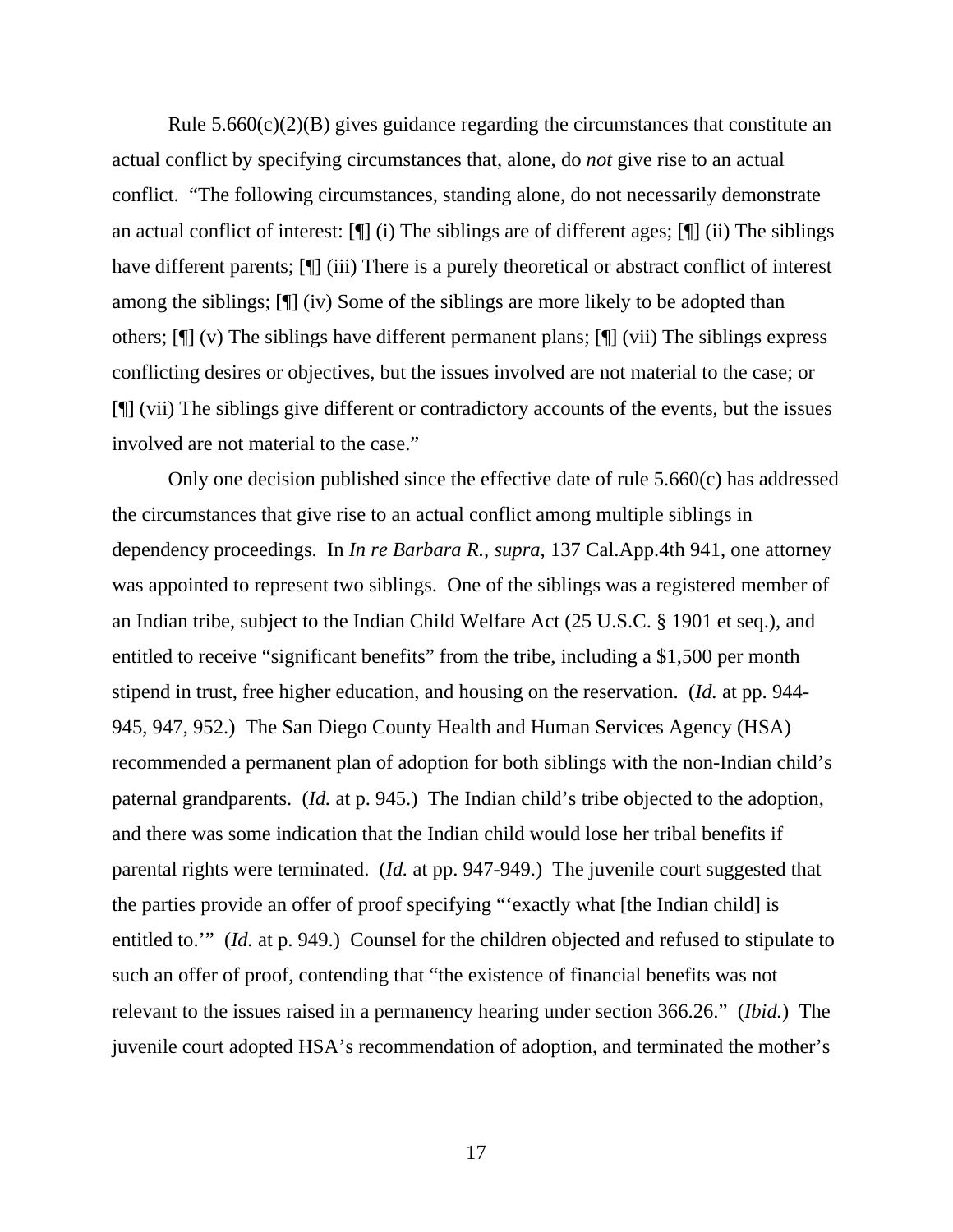parental rights. (*Ibid.*) The mother appealed, arguing, inter alia, that the children's attorney was subject to a conflict. (*Id.* at p. 952.)

 The court of appeal held that "there [was] no basis to allege a conflict of interest on the part of the minor's counsel" because the children "did not have adverse interests." (*In re Barbara R., supra,* 137 Cal.App.4th at p. 953.) "A conflict arises where minor's counsel seeks a course of action for one child with adverse consequences to the other. Here, no such conflict existed." *(Ibid.)* The court reasoned that the grandparents were committed to adopting both children, both children had bonded with the grandparents, and the children would be "lost without each other." (*Ibid.*) "[A]doption would ensure the children would be raised together and the sibling relationship would remain intact." (*Id.* at pp. 953-954.) "Thus," the court concluded, "... the children's interests were not adversarial and minor's counsel was not subject to conflict." (*Id.* at p. 954.)

 Several cases predating both rule 5.660(c) and *In re Celine R., supra,* 31 Cal.4th 45 addressed actual conflicts in dependency proceedings.**12** In *In re Richard H., supra,*  234 Cal.App.3d 1351, county counsel represented both the Los Angeles Department of Children's Services (DCS) (as it was then called) and two minor siblings. (*Id.* at p. 1367.) The minors' father appealed the juvenile court's order declaring the minors dependents of the court (*id.* at p. 1355), arguing, inter alia, that the juvenile court should have appointed separate counsel for the minors because DCS "took a position contrary to the section 319 presumption of family reunification," thereby creating "an actual conflict between DCS and the Minors . . . ." (*Id.* at p. 1367.) The court of appeal disagreed. "Appellant provides no authority," the court reasoned, ". . . that a dependency petition which does not recommend family reunification automatically creates a conflict of interest on the basis that DCS's position is against the presumed position of a minor." (*Id.* at p. 1368.) "Given the purpose of juvenile proceedings to look out for the best

**<sup>12</sup>** The Supreme Court, in *In re Celine R., supra,* 31 Cal.4th 45, did not decide whether the facts of that case gave rise to an actual conflict, holding instead that "any error [in not relieving counsel] was harmless." (*Id.* at p. 58.)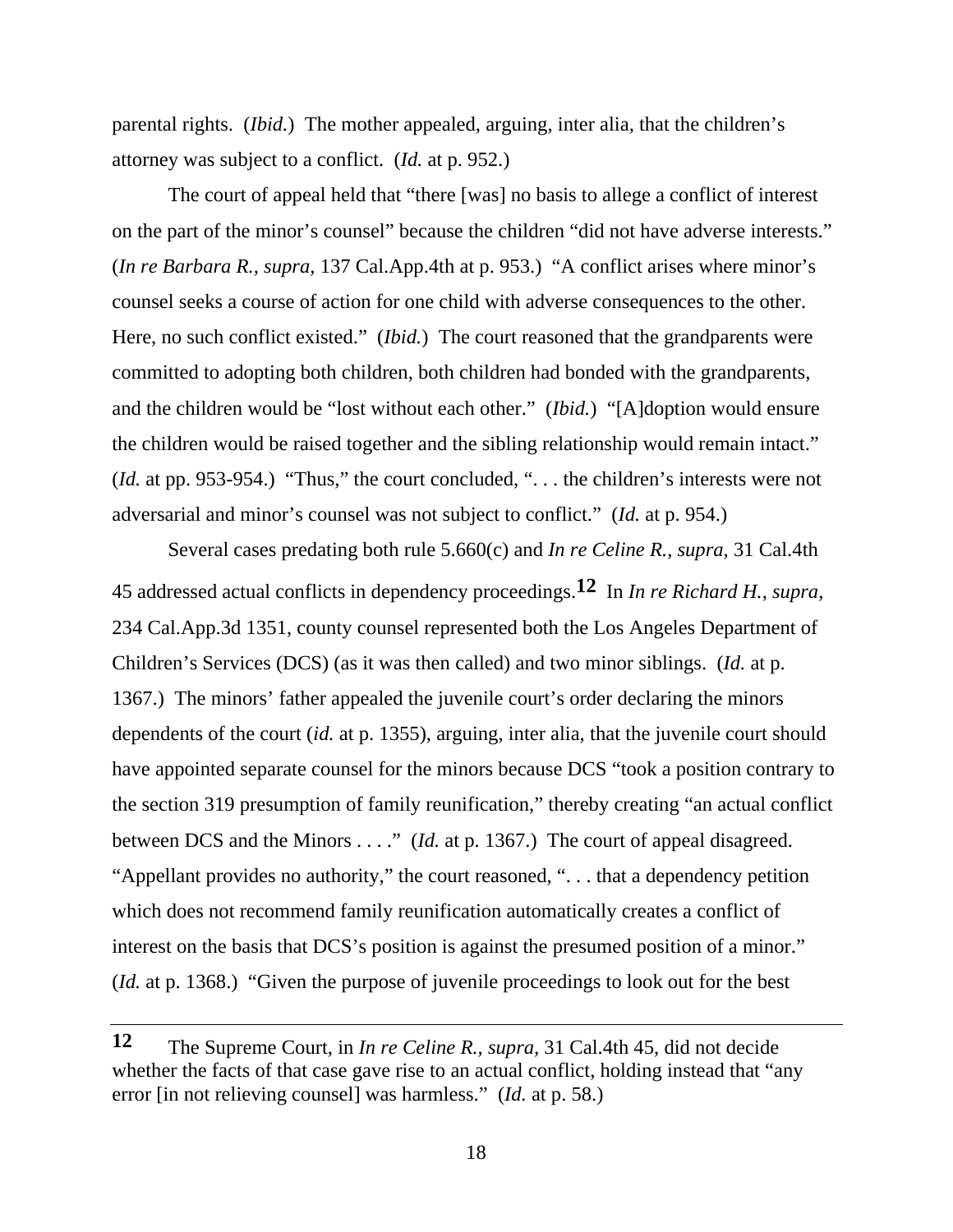interests of the minor, we do not read into section 319 a presumption that family reunification must always be recommended or an implication that the failure to recommend family reunification automatically creates a conflict between DCS and a minor's best interests. After all, the preference of the minor is not determinative of his or her best interests. [Citation.]" (*Ibid.*; see also *In re Mary C.* (1995) 41 Cal.App.4th 71, 80-81 [no actual conflict between minor and DCFS requiring appointment of separate counsel on appeal when minor expressed no preference concerning placement, appellate counsel's position was "that expressed by the minor's separate attorney in the trial court," and appellate counsel for DCFS "unequivocally indicated there is no conflict of interest"].)

 *In re Candida S., supra,* 7 Cal.App.4th 1240, involved four siblings, all represented by one attorney. (*Id.* at pp. 1243, 1251.) The mother appealed the juvenile court's orders at the six-month review hearing, arguing, inter alia, that the juvenile court should have appointed separate counsel for each of the minors. The mother claimed that a conflict existed among the minors because "some wanted to visit their siblings while others did not." (*Id.* at p. 1251.) The appellate court held that the minors' different preferences relating to sibling visitation did not give rise to an actual conflict of interest requiring the appointment of separate counsel. The court stated, "The only evidence presented . . . here is that some of the children wanted visitation and others did not. However, the obligation of counsel for a dependent minor is to pursue whatever is in the minor's best interest. This may or may not be what the minor wishes. Nothing would preclude counsel from informing the court that one child wants visitation and another does not. It would then be up to the court to determine whether there should be any visitation and, if so, with whom, the frequency and length of visitation. [Citation.] In the absence of any further facts, nothing in this record rises to the level of an actual conflict of interest requiring appointment of independent counsel." (*Id.* at p. 1253.)

 In *Carroll v. Superior Court* (2002) 101 Cal.App.4th 1423, the court considered whether the then newly enacted sibling-relationship exception to the statutory preference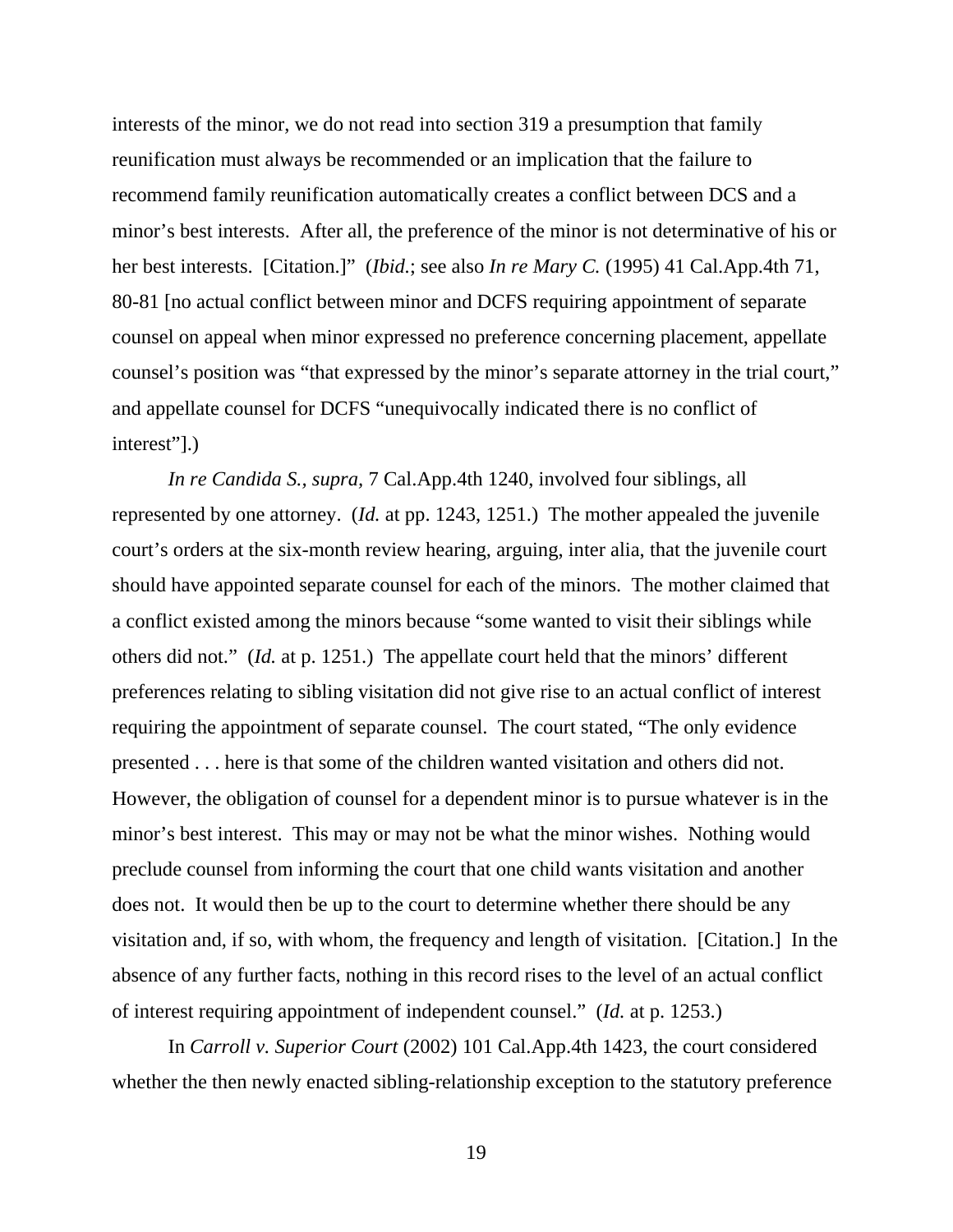for adoption in section 366.26, subdivision  $(c)(1)(E)$  created an actual conflict among siblings when fewer than all of the siblings were adoptable. In that case, one attorney was appointed to represent seven siblings, all of whom were the subject of section 300 petitions filed by the San Diego County Health and Human Services Agency (HSA). HSA recommended adoption as the permanent plan for three of the siblings. HSA recommended guardianship for three other siblings, who hoped to reunify with their mother. The seventh child was significantly developmentally delayed, and the caretaker who was willing to act as guardian for three of her siblings asked that she be placed elsewhere. (*Id.* at pp. 1425-1426.) Three of the children, including two who were to be adopted, expressed their desire to preserve their relationships with their siblings. (*Id.* at pp. 1426-1427.) The attorney sought to withdraw from representing the seven siblings, arguing that the siblings' different interests would require her to counsel and advocate both *against* adoption as a permanent plan (to preserve the siblings' relationships) and *for* adoption as a permanent plan (to serve the best interests of some of her clients). (*Ibid.*) The juvenile court denied the attorney's motion to withdraw.

 The court of appeal issued a writ of mandate, directing the juvenile court to grant the attorney's motion to withdraw. The court held that "an actual conflict of interest arose among at least some members of the client group." (*Carroll v. Superior Court, supra,* 101 Cal.App.4th at p. 1428.) "[T]he same attorney could not pursue [one sibling's] interests by opposing a permanent plan of adoption for [his sister] . . . and simultaneously independently evaluate whether [the sister's] best interests would be served by the stability provided by adoption." (*Ibid.*)**13**

**<sup>13</sup>** The California Supreme Court subsequently narrowed the sibling-relationship exception, holding that section 366.26, subdivision  $(c)(1)(E)$  permits the juvenile court to consider only whether severing sibling relationships would cause detriment to the child being considered for adoption, and not whether it would cause detriment to the child's siblings. (*In re Celine R., supra,* 31 Cal.4th at p. 54.)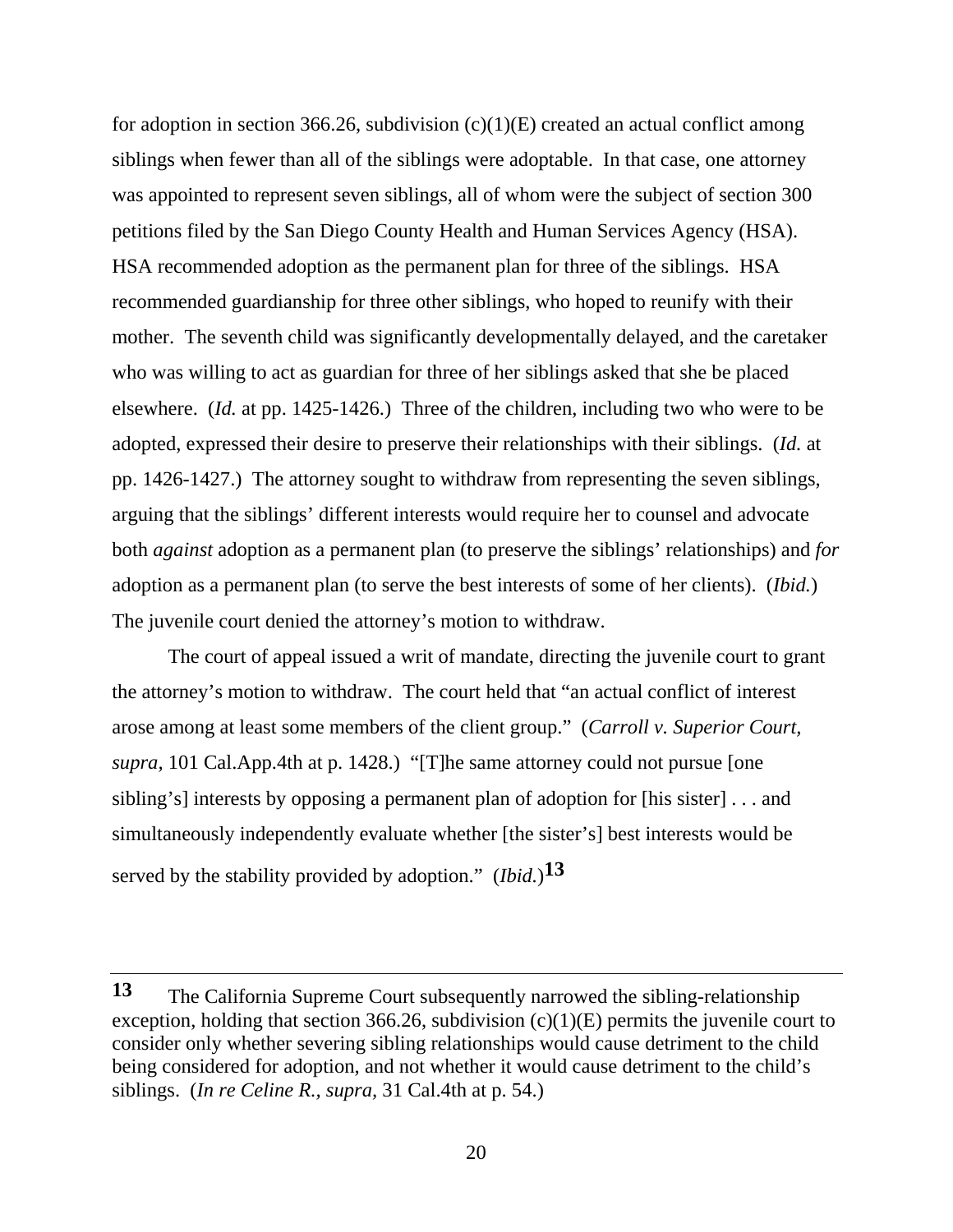The California authorities thus support our view of what qualifies as an actual conflict in dependency proceedings, and recognize that the conflicting preferences of minor clients do not necessarily give rise to a disqualifying conflict, for it is the attorney's role to make a reasonable, independent determination of the minors' best interests, notwithstanding the minors' preferences.

### 2. *Evidence Supports an Actual Conflict of Interest*

 The juvenile court initially disqualified CLC Unit 1 on the basis of the so-called "systemic" or "structural" conflict it perceived to be created by the Center's administrative reorganization, which would be an erroneous basis for such disqualification. (See Discussion Part C *post*.) The juvenile court stated its intention to appoint one lawyer to represent all four of CLC Unit 1's former clients. Counsel for Nah. H. thereafter raised the issue of a conflict between Joshua and Justin, on the one hand, and Naes. and Nay., on the other hand. By the time the juvenile court issued its minute order, it changed its ruling to disqualify both CLC Units 1 and 2, and to appoint separate counsel for Joshua and Justin, on the one hand, and Naes. and Nay., on the other hand. On appeal, we must indulge "[a]ll intendments and presumptions . . . to support [the lower court's order] on matters as to which the record is silent." (*Denham v. Superior Court (Marsh & Kidder)* (1970) 2 Cal.3d 557, 564; see *SpeeDee Oil, supra,* 20 Cal.4th at pp. 1143-1144.) Viewed together and in a light most favorable to the juvenile court's order, the circumstances at the time of the minute order disqualifying the Center imply that at least one of the grounds for disqualification was a finding by the juvenile court of an actual conflict between Joshua and Justin, on the one hand, and Naes. and Nay., on the other hand. (See rule 5.660(c)(2)(G); *In re Celine R., supra,* 31 Cal.4th at p. 58 [disqualification of attorney for multiple siblings in a dependency proceeding must be based on an actual conflict].) Furthermore, even if the juvenile court erroneously relied on the so-called "structural" conflict in making its disqualification order, we will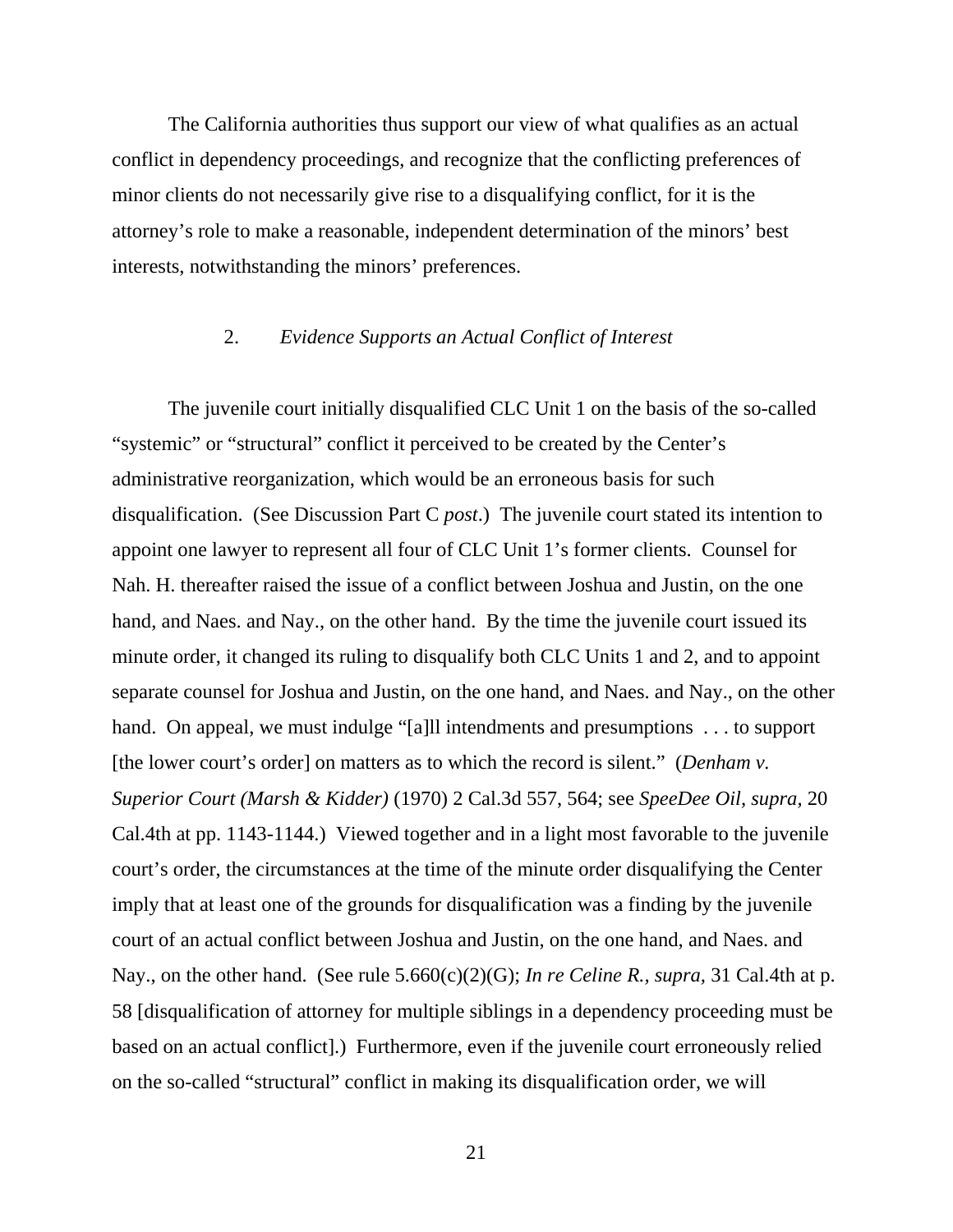nevertheless affirm if substantial evidence supports the disqualification. "There is perhaps no rule of review more firmly established than the principle that a ruling or decision correct in law will not be disturbed on appeal merely because it was given for the wrong reason. If correct upon any theory of law applicable to the case, the judgment will be sustained regardless of the considerations that moved the lower court to its conclusion." (*Belair v. Riverside County Flood Control Dist.* (1988) 47 Cal.3d 550, 568; see *In re Lucero L.* (2000) 22 Cal.4th 1227, 1249-1250 (plur. opn. of Mosk, J.) [applying substantial evidence standard to affirm juvenile court ruling made on erroneous legal basis].) Substantial evidence supports the disqualification in this case.

 At the time of their detention, Joshua was seven and Justin was four; both were verbal and provided statements to DCFS social workers investigating Zamer's injuries and potential abuse against the other children in the household. Justin was the only witness to Zamer's injury, other than the alleged perpetrator, Nah. H., and three-year old Zamer himself. Joshua and Justin both identified Nah. H. as the person Zamer referred to as "12." Zamer alleged that "12" pushed him in the bathroom, resulting in his broken leg, and had once shut him in a closet. In addition, the First Amended Petition alleged that both Joshua and Justin were victims of abuse perpetrated by Nah. H., and both Joshua and Justin made statements to DCFS tending to implicate Nah. H. in such abuse. The interests of Joshua and Justin were directly adverse to those of Nah. H.

 The juvenile court found that Nah. H. was the presumed father of the girls, Naes. and Nay. At the time of their detention, Naes. was one and Nay. was four-months old; both were preverbal. Neither displayed any signs of physical abuse when examined by physicians, and the only evidence of abuse directed against either of them was four-year old Justin's statement, "He [Nah. H.] don't sock Nas.[*sic*] because she's a baby, but he pops her real hard." The First Amended Petition did not allege that either Naes. or Nay. had been abused.

 Although DCFS had recommended against reunification services for Nah. H. and his daughters, there is no evidence that Feldman, the girls' CLC Unit 1 attorney, had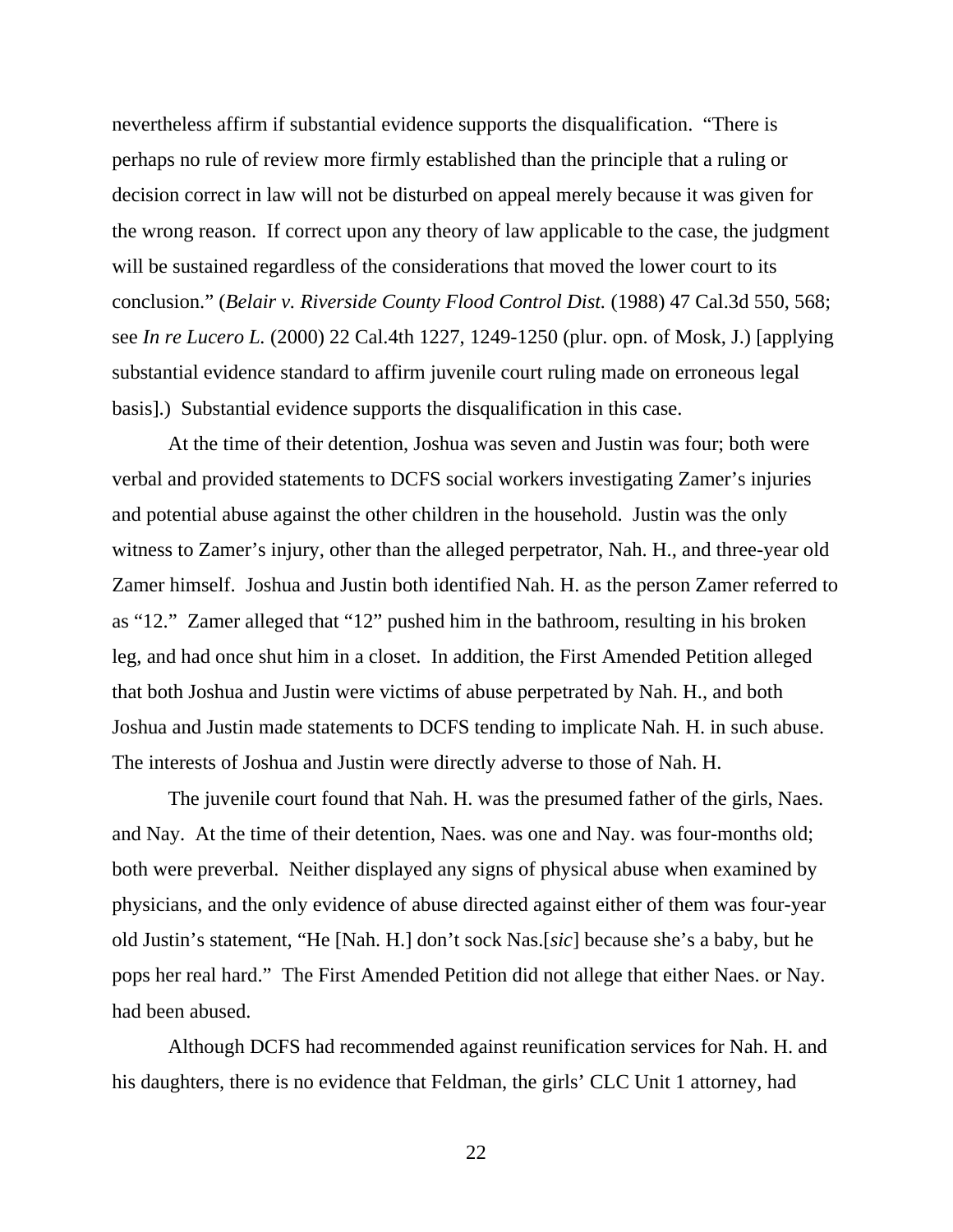determined at this early stage in the proceedings that reunification services were not in the girls' best interests. Further, at the time of the disqualification order, the allegations in the First Amended Petition had not been adjudicated—the case was on calendar for a contested jurisdictional hearing when the juvenile court made its disqualification order. Accordingly, the juvenile court had not yet determined whether reunification services between Nah. H. and his daughters were required by section 361.5.**14** The statements made by Joshua and Justin would be material to that determination. To advocate in favor of reunification services for Naes. and Nay., Feldman would have to dispute the accuracy or reliability of the statements made by Joshua and Justin, also Feldman's clients. Feldman had informed the juvenile court that he had received confidential information from Joshua and Justin. Further, the juvenile court could reasonably conclude that Feldman could not professionally and independently *evaluate* each child's best interests when faced with this dilemma, thus transforming the potential conflict into an actual conflict. As we have stated, the inability to evaluate independently the best interests of each minor client because of the minors' conflicting interests is an actual conflict. (See *Carroll v. Superior Court, supra,* 101 Cal.App.4th at p. 1428.)

 Accordingly, because the matter was on calendar for a contested hearing in which the interests of Joshua and Justin, on the one hand, and Naes. and Nay., on the other hand, were, at that time, inconsistent, substantial evidence supports the juvenile court's finding that CLC Unit 1 had an actual conflict. The juvenile court did not abuse its discretion in concluding that the interests of Joshua and Justin were inconsistent with those of Naes. and Nay., and thereby posed "a substantial risk that the [CLC Unit 1] lawyer's representation of [Joshua and Justin] would be materially and adversely affected

**<sup>14</sup>** Section 361.5, subdivision (a) requires the juvenile court to order family reunification services to a presumed father unless the court finds, by clear and convincing evidence, that one of the exceptions set forth in subdivision (b) applies. The exceptions include findings that the child was brought within the court's jurisdiction under section 300, subdivision (e) (severe physical abuse) (§ 361.5, subd. (b)(3)) or as a result of severe physical harm to the child or a sibling  $(\S 361.5, \text{subd. (b)}(6))$ .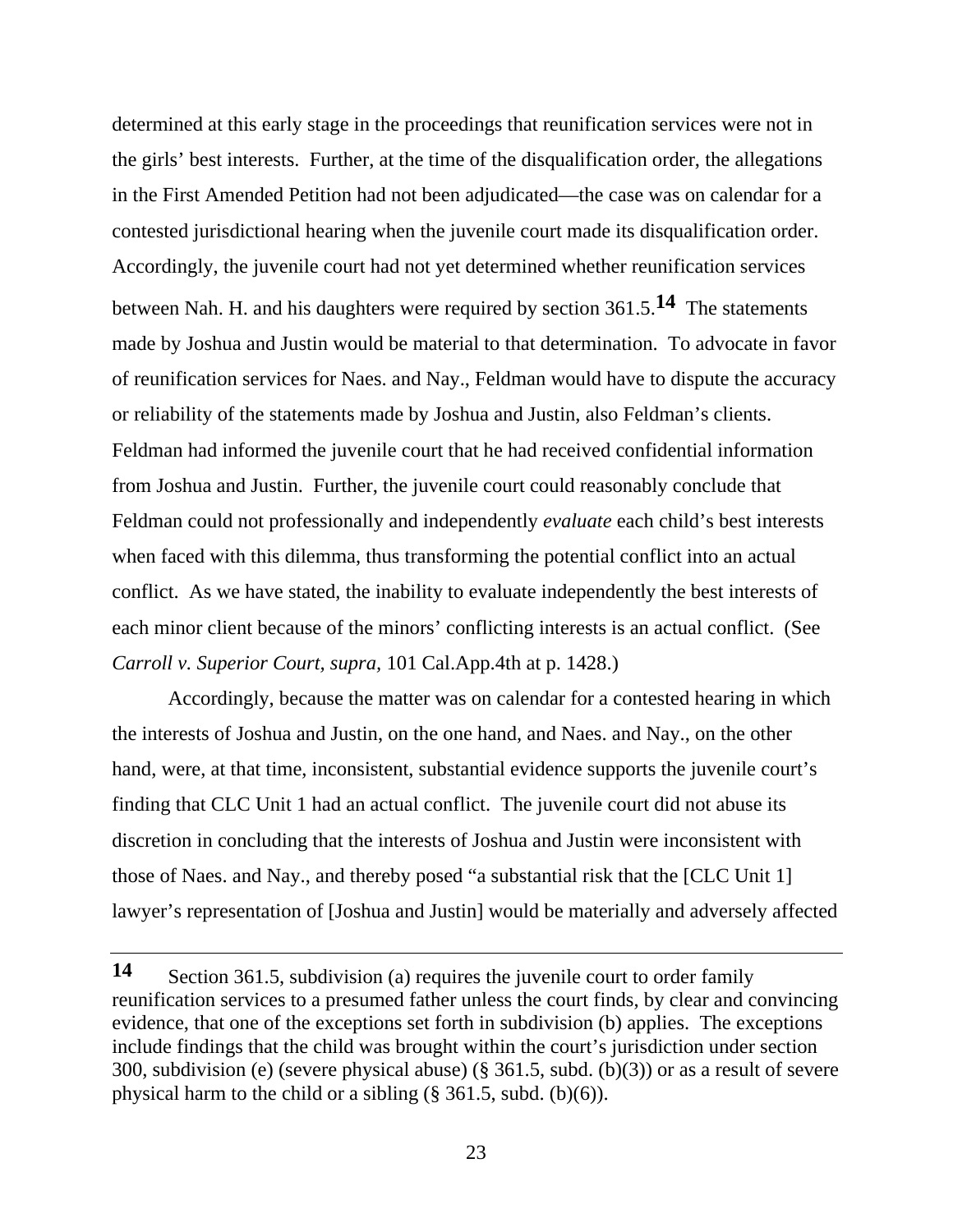by . . . the lawyer's duties to [Naes. and Nay.] . . . ." (Rest.3d of the Law Governing Lawyers § 121; see *Charlisse, supra,* 149 Cal.App.4th at pp. 1566-1567 (lead opn. of Mosk, J.).) The juvenile court could thus reasonably conclude that CLC Unit 1 should be disqualified under Rule 5.660(c)(2)(E) and *In re Celine R., supra,* 31 Cal.4th 45. We affirm the order disqualifying CLC Unit 1.

### **C. The Juvenile Court Abused Its Discretion in Disqualifying CLC Unit 2**

 The juvenile court did not state either on the record or in its minute order the reason it disqualified Gupta, Zamer's CLC Unit 2 attorney. Because CLC Unit 2 represented only one client, Zamer, we examine the record to determine whether substantial evidence supports the juvenile court's implied findings that (1) Zamer had an actual conflict with one or more of his siblings represented by CLC Unit 1, and, if so, (2) the circumstances of this case justify treating CLC Units 1 and 2 as a single law firm for conflict purposes. (*Speedee Oil, supra,* 20 Cal.4th at pp. 1143-1144; *Jasmine, supra,* \_\_ Cal.App.4th \_\_ [2007 WL 1760540, \*5-\*7]; *see also* rule 5.660(c)(2)(E); *In re Celine R., supra,* 31 Cal.4th at p. 58.)

 For the reasons stated with respect to the conflict between Joshua and Justin, on the one hand, and Naes. and Nay., on the other hand, substantial evidence supports the conclusion that Zamer had an actual conflict with Naes. and Nay. Zamer's testimony regarding the alleged abuse by Nah. H., as that of Joshua and Justin, would conflict with the interests of Nah. H.'s daughters, Naes. and Nay.

 The juvenile court erred, however, in treating CLC Units 1 and 2 as a single law firm for conflict purposes. As we held in *Charlisse, supra,* 149 Cal.App.4th at p. 1579 (lead opn. of Mosk, J.) and p. 1580 (conc. opn. of Armstrong, J.) and *Jasmine, supra,* \_\_ Cal.App.4th \_\_ [2007 WL 1760540, \*7]), the Center's administrative reorganization does not warrant treating its separate units as a single firm for conflict purposes. The record contains no evidence of either a breach of the Center's ethical screens pertinent to this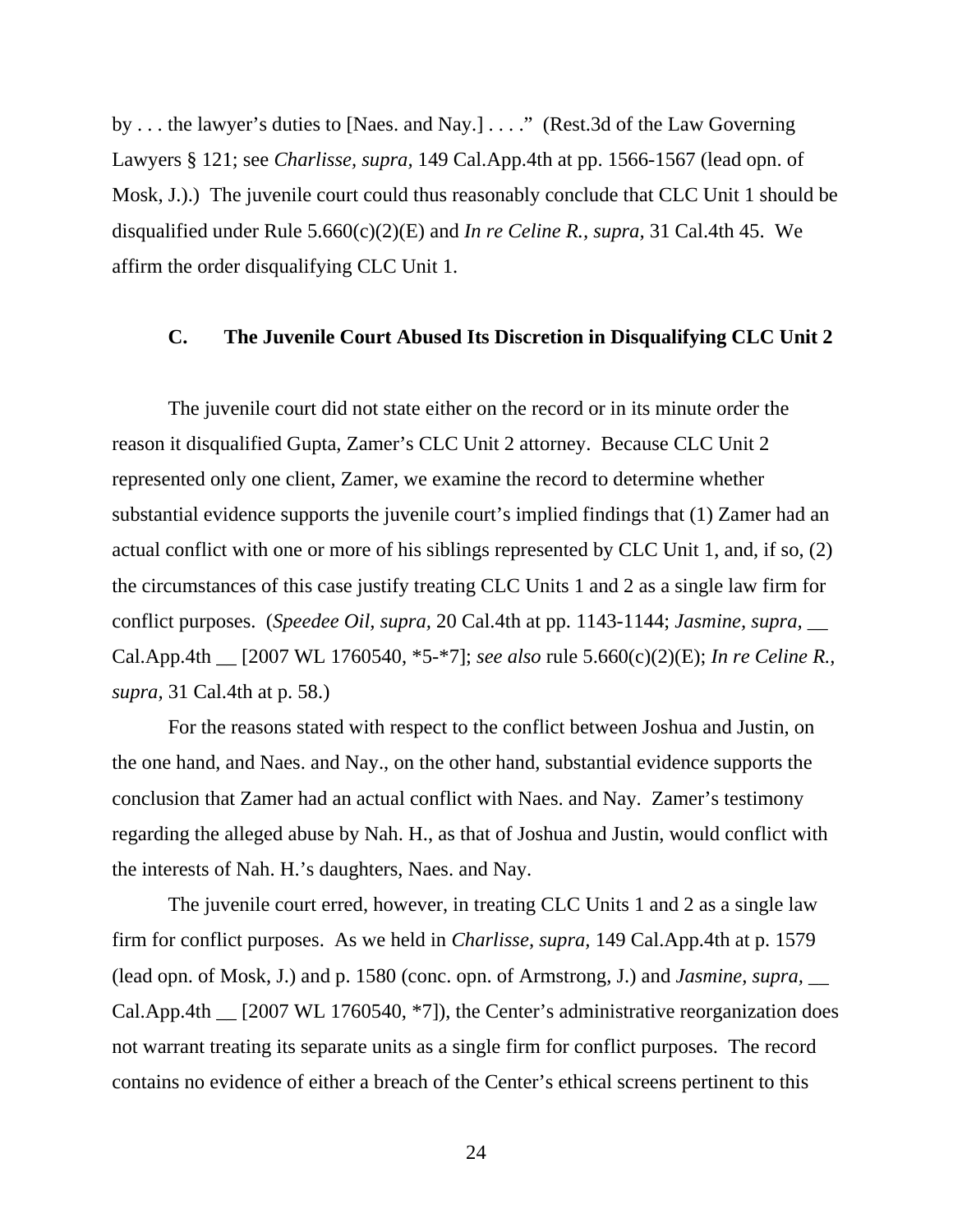case, or of persistent, material violations indicating that the Center's ethical screens have broken down. We therefore reverse the order disqualifying CLC Unit 2.

# **DISPOSITION**

 The juvenile court's order disqualifying CLC Unit 1 is affirmed. The order disqualifying CLC Unit 2 is reversed.

# **CERTIFIED FOR PUBLICATION**

# MOSK, J.

I concur:

ARMSTRONG, J.